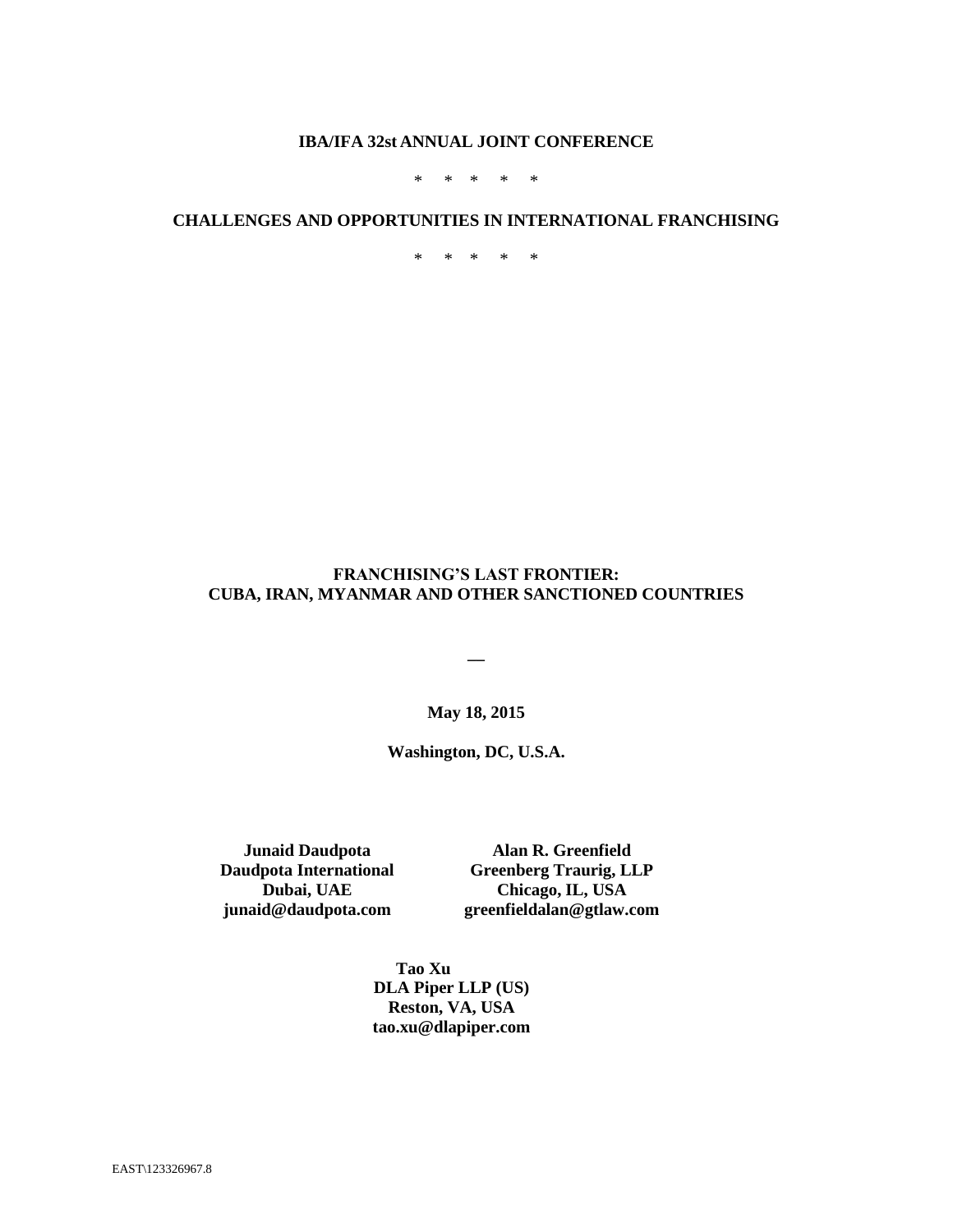# **TABLE OF CONTENTS**

**PAGE** 

| 1.  |                |                                                                               |  |
|-----|----------------|-------------------------------------------------------------------------------|--|
| 2.  |                | Overview of the Sanctions Regime in the United States and the European Union1 |  |
| 2.1 |                |                                                                               |  |
|     | a.             |                                                                               |  |
|     | b.             |                                                                               |  |
|     | C <sub>1</sub> |                                                                               |  |
| 2.2 |                |                                                                               |  |
|     | a.             |                                                                               |  |
|     | $\mathbf{b}$ . |                                                                               |  |
|     | $\mathbf{c}$ . |                                                                               |  |
| 3.  |                |                                                                               |  |
| 3.1 |                |                                                                               |  |
| 3.2 |                |                                                                               |  |
| 3.3 |                |                                                                               |  |
|     | 3.4            |                                                                               |  |
| 3.5 |                |                                                                               |  |
| 4.  |                |                                                                               |  |
| 4.1 |                |                                                                               |  |
|     | 4.2            |                                                                               |  |
| 4.3 |                |                                                                               |  |
|     | 4.4            |                                                                               |  |
| 4.5 |                |                                                                               |  |
| 5.  |                |                                                                               |  |
| 5.1 |                |                                                                               |  |
| 5.2 |                |                                                                               |  |
| 5.3 |                |                                                                               |  |
|     | 5.4            |                                                                               |  |
|     | 5.5            |                                                                               |  |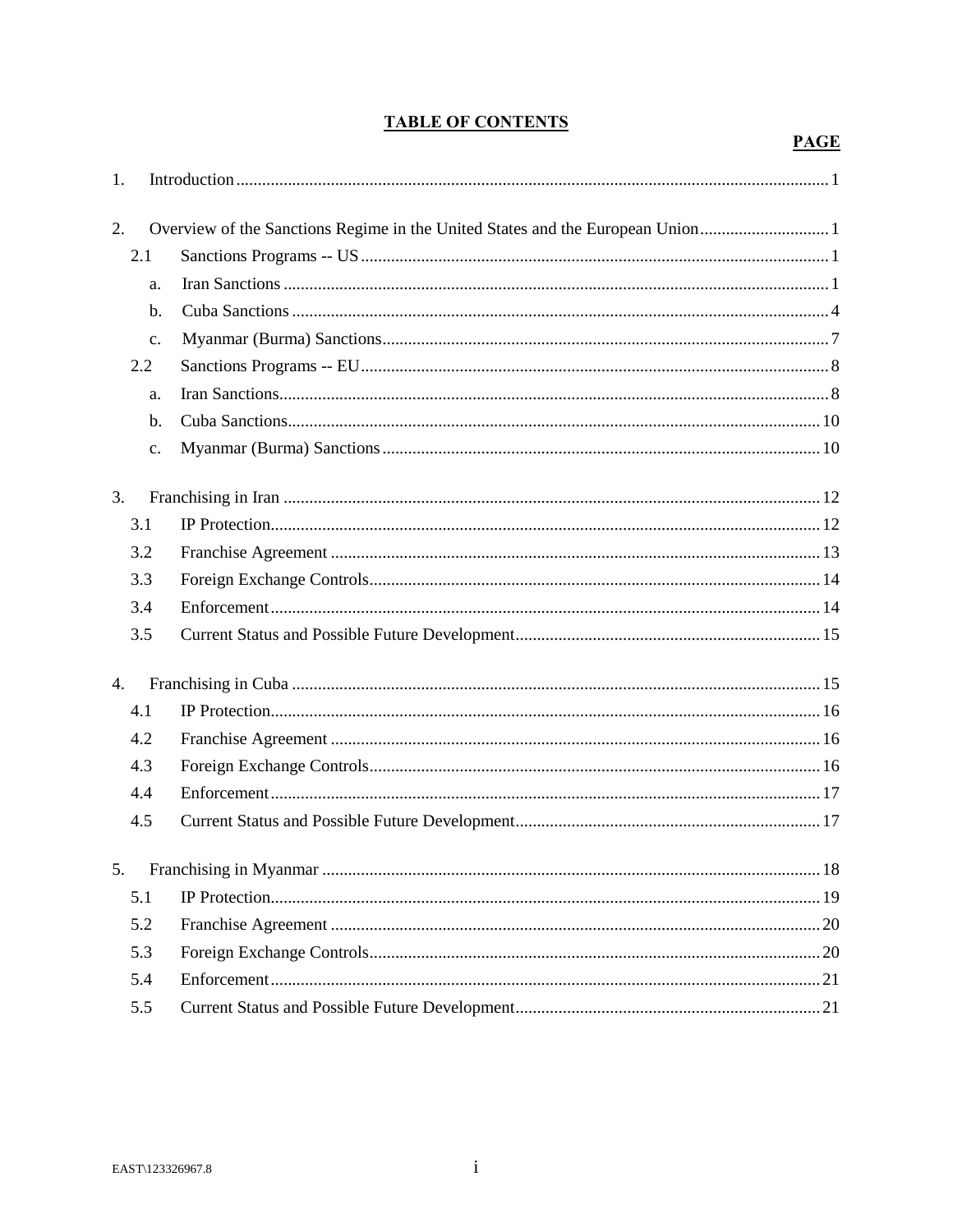#### **1. Introduction**

As diplomatic relations between the United States ("U.S.") and various countries continues to evolve, and in many circumstances, advance, so does the appeal of business opportunities in such countries. Franchising is no exception.

Over the past few years, Iran, Cuba and Myanmar have become countries in which prospective businesses have focused their international expansion efforts, but, have remain relatively subdued as a result of existing (or slowly fading) sanctions regimes imposed by the U.S. and European Union ("EU"). This paper aims to describe such sanction regimes imposed by the U.S. and the EU against Iran, Cuba and Myanmar, and describe the respective franchise markets in each country, as well as the current state of franchise regulation in those countries.

### **2. Overview of the Sanctions Regime in the United States and the European Union**

### **2.1 Sanctions Programs -- US**

This section reviews the various sanctions regimes imposed by the U.S. against Iran, Cuba and Myanmar. In reviewing the myriad of sanctions imposed by the U.S., efforts have been made to highlight the most relevant sanctions programs in terms of franchising, foreign investment, and/or doing business in each country.

### *a. Iran Sanctions*

The U.S. first imposed sanctions against Iran in 1979, following the Iranian Revolution that same year. In 1995, those sanctions were expanded to include U.S. and non-U.S. individuals, and entities conducting business or other dealings with Iran. The U.S. embargo prohibited most Iranian imports from coming into the U.S. and prevented the exportation or re-exportation of most U.S. goods and technology into Iran.<sup>1</sup> Later, in 2006, after the International Atomic Energy Agency ("IAEA") failed for three consecutive years to certify Iran's compliance with international nuclear proliferation standards, the U.S., along with China, France, Germany, Russia, and the United Kingdom, submitted a proposal to the United Nations Security Council to curb Iran's nuclear enrichment programs. The proposal threatened diplomatic and economic sanctions if Iran did not comply with IAEA requirements.<sup>2</sup>

Shortly thereafter, when Iran refused to suspend its uranium enrichment programs, the U.S. imposed additional sanctions against Iran targeting its oil, gas and petrochemical industries, as well as expressly prohibiting all business dealings with the Iranian Revolutionary Guard Corps and the Central

<sup>&</sup>lt;sup>1</sup> 31 C.F.R. §§ 560.204-205 (2016) (comprehensive ban against exportation to Iran by U.S. persons; prohibiting the direct or indirect export of any goods, technology or services from the U.S. to Iran made by a person subject to U.S. law "with knowledge or reason to know that the reexportation is intended specifically for Iran"); § 560.510 (Transactions related to the resolution of disputes between the United States or United States nationals and the Government of Iran).

<sup>&</sup>lt;sup>2</sup> Press Release, Security Council Demands Iran Suspend Uranium Enrichment by 31 August, or Face Possible Economic, Diplomatic Sanctions, U.N. Press Release SC/8792 (July 31, 2006), available at: http://www.un.org/press/en/2006/sc8792.doc.htm (last accessed, Mar. 18, 2016).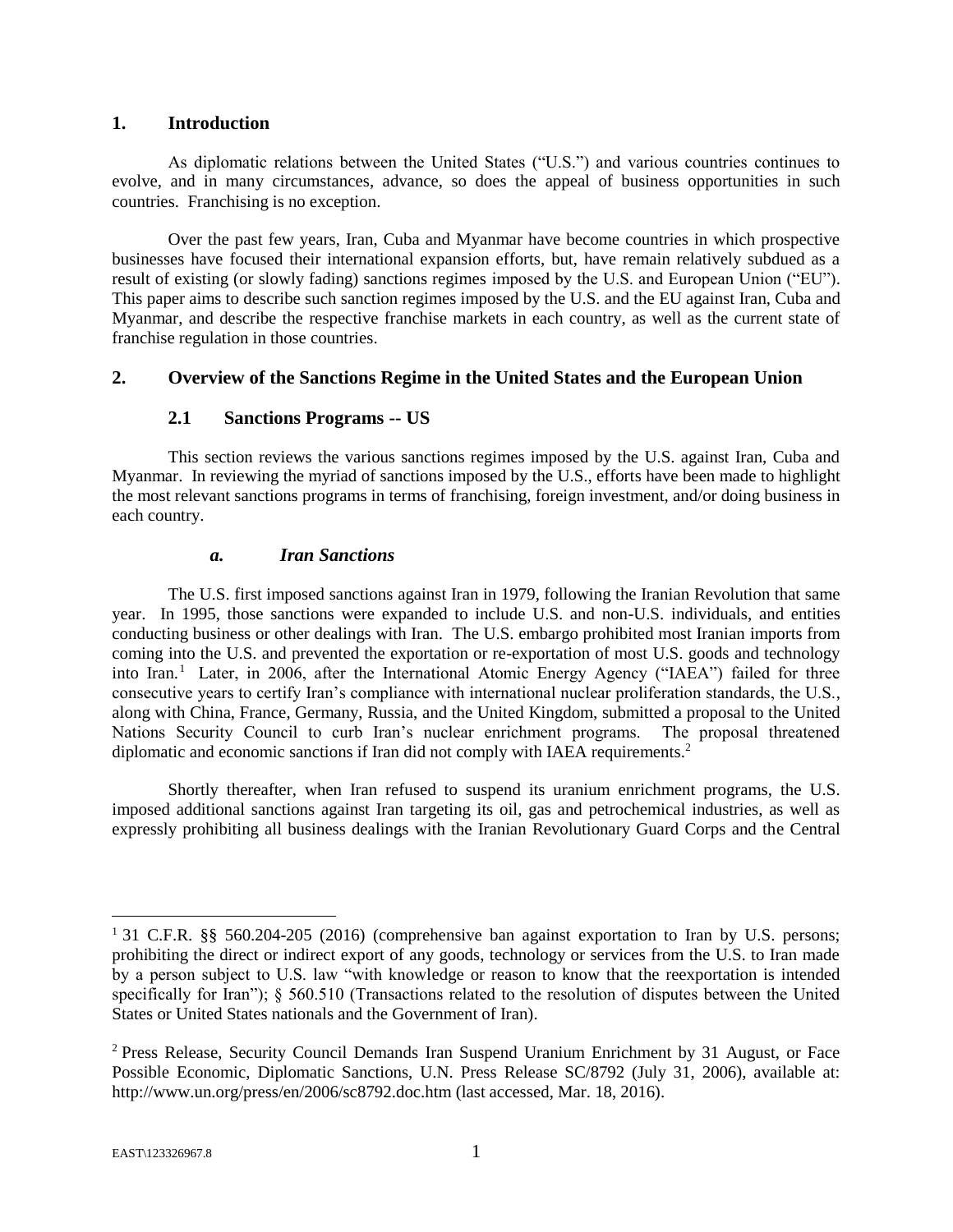Bank of Iran.<sup>3</sup> Such sanctions broadly encompassed all banking, shipping and insurance-related transactions with Iran, and remained in place for almost a decade.

On July 15, 2015, China, France, Germany, Russia, the U.K. and the U.S. (collectively known as the "P5+1") agreed upon a Joint Comprehensive Plan of Action ("JCPOA") to limit Iran's nuclear enrichment programs and help ensure that all future nuclear development by Iran would be "exclusively peaceful," which the U.S. adopted on October 18, 2015.<sup>4</sup> Under the JCPOA, the U.S., Iran and all interested parties began taking steps to withdraw sanctions against Iran in exchange for Iranian nuclear proliferation compliance. On January 16, 2016 ("Implementation Day"), after the IAEA and the U.S. Secretary of State verified Iran's compliance with JCPOA requirements, the U.S. announced the official removal of Iran sanctions related to nuclear proliferation.<sup>5</sup>

Contrary to the sanctions relief offered by the EU, U.S. sanctions relief was largely limited to nuclear-related sanctions, leaving in place the comprehensive U.S. embargo against Iran.<sup>6</sup> Furthermore, U.S. sanctions relief only related to non-U.S. persons<sup>7</sup> involved in nuclear-related transactions with Iran; U.S. persons<sup>8</sup> and U.S. companies remained subject to sanctions prohibitions. Therefore, JCPOA has significantly eased the ability of non-U.S. firms to do business with Iran, particularly in the shipping, energy, software and automotive sectors.<sup>9</sup> The only two exceptions (i.e., areas where U.S. persons may

<sup>4</sup> U.S. Dep't of State, "Joint Comprehensive Plan of Action," available at http://www.state.gov/e/eb/tfs/ spi/iran/jcpoa/ (last accessed, Mar.18, 2016) [hereafter "JCPOA Guide"]; U.S. Dep't of State, "Statement Relating to the Joint Comprehensive Plan of Action 'Implementation Day' of January 16, 2016," available at: https://www.treasury.gov/resource-center/sanctions/Programs/Pages/iran.aspx (last accessed, Mar. 18, 2016) [hereafter "Implementation Day Statement"].

5 Implementation Day Statement, *supra* note 4.

<sup>6</sup> Eric de Bie, et al., *Iran Deal is Implemented: U.S. and EU Remove Nuclear-Related Sanctions on Iran*, GT Alert (Jan. 2016) (analyzing nuclear-related sanctions relief), available at: http://www.gtlaw.com/ News-Events/Publications/Alerts/191302/Iran-Deal-is-Implemented-US-and-EU-Remove-Nuclear-Related-Sanctions-on-Iran.

7 *Id.*; *see also* JCPOA Guide, *supra* note 4 (observing that the sanctions-related commitments described in the JCPOA are directed towards non-U.S. persons, and except for the commitments described in section 5 of Annex II of the JCPOA, do not apply to U.S. persons), available at: https://www.treasury.gov/resourcecenter/sanctions/Programs/Documents/implement\_guide\_jcpoa.pdf. "Non-U.S. person" means any individual or entity excluding any U.S. citizen, permanent resident alien, entity organized under the laws of the U.S. or any jurisdiction within the U.S. (including foreign branches), or any person in the U.S. (including U.S.-owned or -controlled foreign entities). However, U.S.-owned or -controlled foreign entities are eligible to participate in transactions or activities subject to the sanctions lifting under the JCPOA only to the extent that the transactions or activities are exempt from regulation or authorized by OFAC. *Id.*

<sup>8</sup> The term "U.S. person" means "any United States citizen, permanent resident alien, entity organized under the laws of the United States or any jurisdiction within the United States (including foreign branches), or any person in the United States." 31 C.F.R. § 560.314 (2016).

<sup>9</sup> *See* JCPOA Guide, *supra* note 4.

<sup>3</sup> *See*, *e.g.*, 31 C.F.R. § 560.209 (2016) (prohibited transaction regarding petroleum), §§ .304-.317 (Iran sanctions generally), and § .416 (brokering services).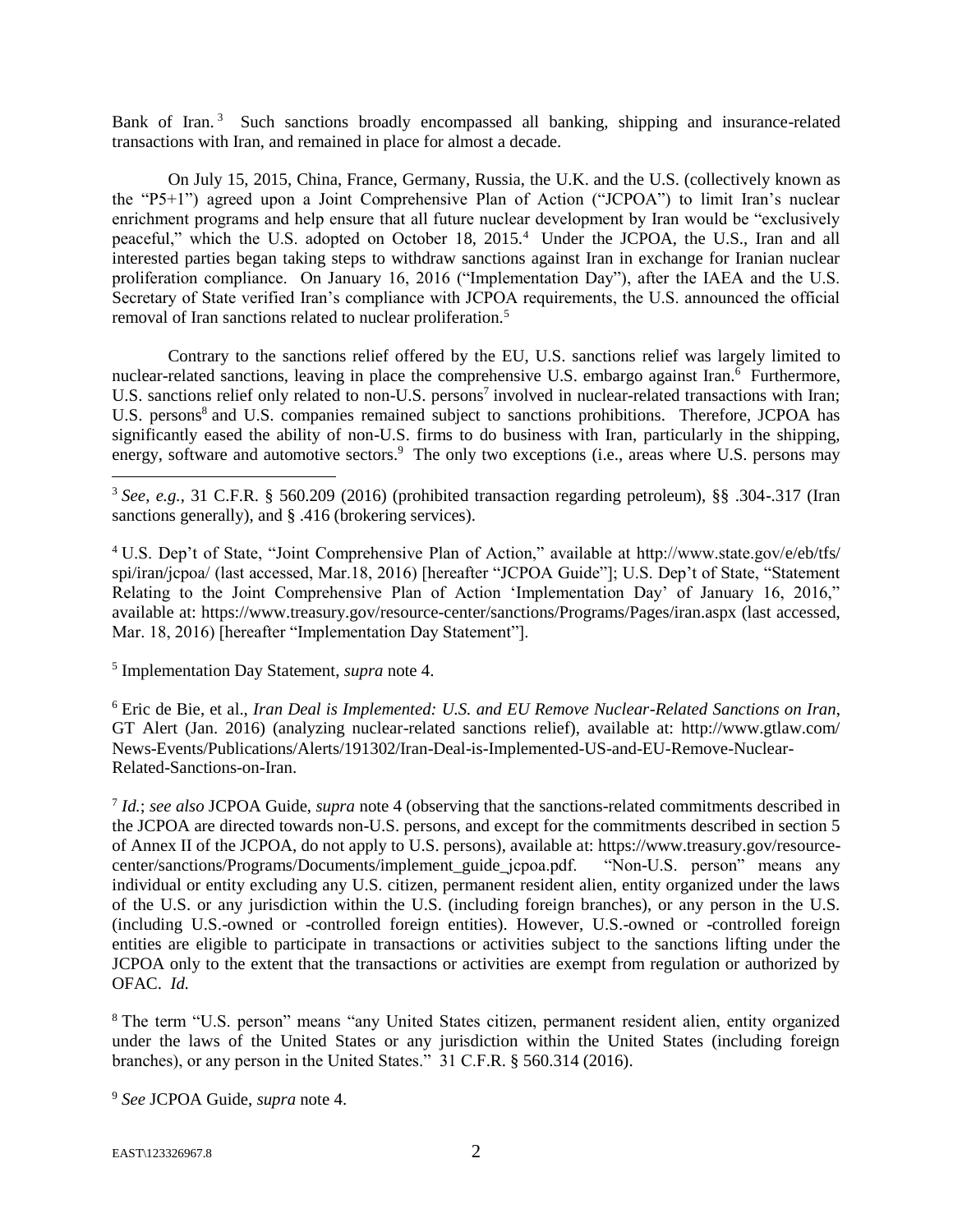engage in transactions with Iran) are transactions related to Iranian commercial aircraft sales and the importation of certain food imports and carpets.<sup>10</sup> Notably, non-U.S. subsidiaries of U.S. companies will be treated as non-U.S. persons for the purposes of nuclear-related transactions with Iran.<sup>11</sup>

As part of U.S. sanctions relief, the Department of Treasury's Office of Foreign Asset Control ("OFAC") removed many of Iran's largest financial institutions from the Specially Designated Nationals ("SDN"), Foreign Sanctions Evaders ("FSE"), and Non-SDN Iran Sanctions Act lists.<sup>12</sup> These lists were established, in part, to identify and sanction individuals and companies owned or controlled by, or acting for or on behalf of, individuals, groups, and entities, such as terrorists and narcotics traffickers, who have been placed under sanctions by the U.S. government.<sup>13</sup> Both U.S. and non-U.S. persons remain subject to U.S. sanctions against Iran if they engage in any transaction with an individual or entity on the SDN, FSE or other lists.<sup>14</sup>

Otherwise, except where an Iranian individual or entity is listed on an OFAC list, the actions in which non-U.S. persons may now engage with in Iran include:

- Transactions with, or on behalf of, Iranian financial institutions
- Exports of petrochemical products, natural gas, and related services from Iran
- Investment in Iran's energy sector
- Provision of products and services in support of Iran's energy sector
- Iran-related dealings in precious metals
- Transactions with Iran's shipping, shipbuilding, and port sectors
- Sales of goods and services to Iran's automobile sector
- Underwriting services or the provision of insurance or reinsurance regarding Iran's shipping and energy sectors

<sup>14</sup> *Id.*

<sup>10</sup> *See* 31 C.F.R. § 560.524 (2016).

<sup>&</sup>lt;sup>11</sup> GT Alert, *supra* note 6 (noting that U.S. persons employed by non-U.S. entities, wherever located, still remain subject to U.S. sanctions against Iran); *see also* JCPOA Guide, General License Authorizing Activities by Non-U.S. Persons that are Owned or Controlled by a U.S. Person, available at: https://www.treasury.gov/resource-center/sanctions/Programs/Documents/implement\_guide\_jcpoa.pdf (discussing OFAC General License H).

<sup>&</sup>lt;sup>12</sup> *Id.* (observing that a notable exception from OFAC's financial sanctions releases is Bank Sadarat Iran, one of Iran's largest financial institutions, which remains on the SDN list).

<sup>13</sup> *See* U.S. Dep't of Treasury, OFAC SDN List, available at: https://www.treasury.gov/resource-center/ sanctions/SDN-List/Pages/default.aspx.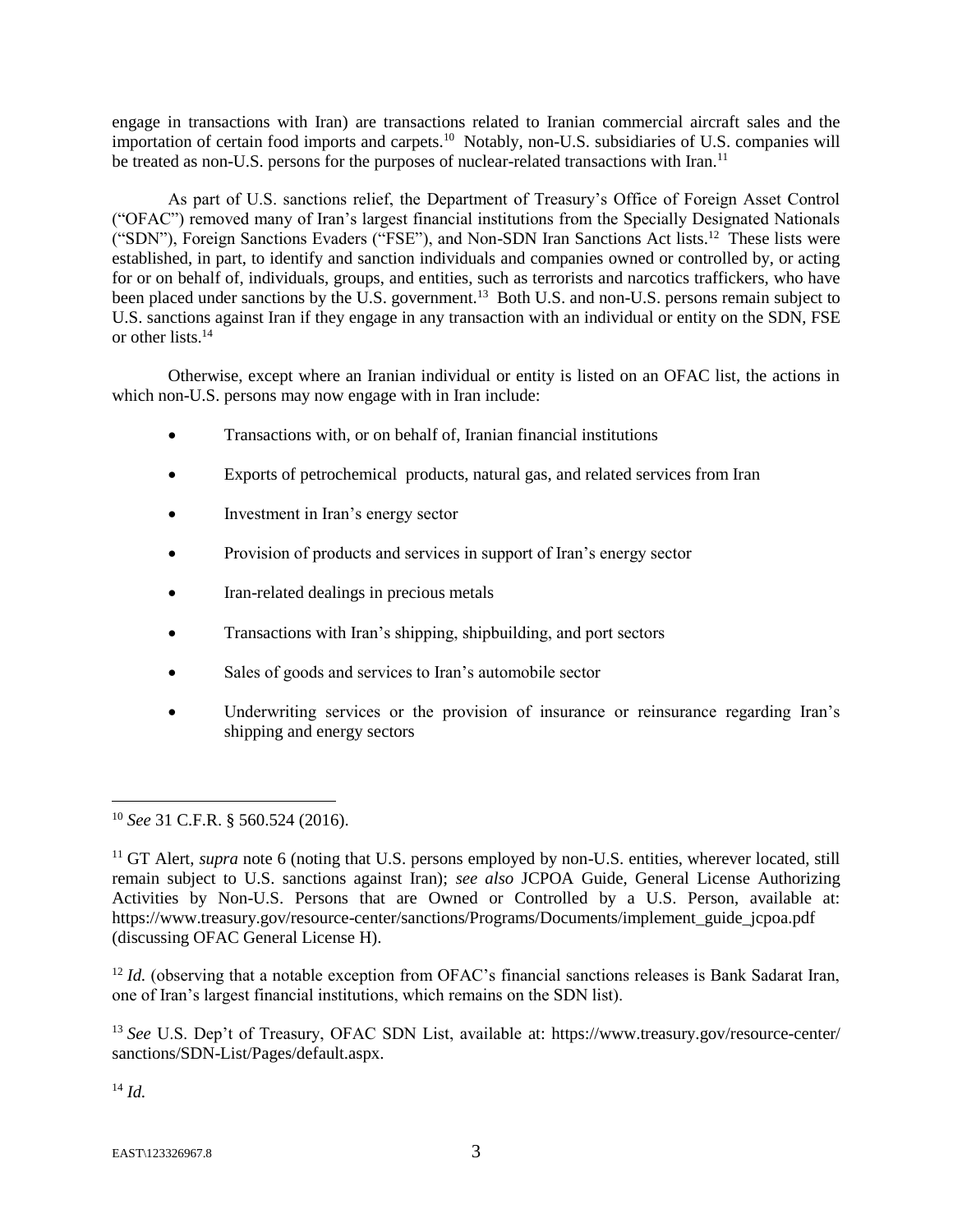U.S. export laws and regulations prohibiting the export and re-export of U.S.-origin goods, services and technologies and goods containing greater than 10% controlled U.S. content remain in place for both U.S. and non-U.S. persons, even for export transactions undertaken entirely outside of the United States.<sup>15</sup>

### *b. Cuba Sanctions*

On October 19, 1960, the U.S. imposed an embargo against Cuba. It is one of the longestrunning and all-encompassing sanctions of its kind. The Cuban embargo prevented all U.S. exports to Cuba (except food and medicine) and, on February 7, 1962, was extended to include almost all imports from Cuba into the U.S.<sup>16</sup> Six statutes currently enforce the embargo against Cuba: (a) the Trading with the Enemy Act of 1917; (b) the Foreign Assistance Act of 1961; (c) the Cuban Assets Control Regulations ("CACR") of 1963; (d) the Cuban Democracy Act of 1992; (e) the Helms–Burton Act of 1996; and (f) the Trade Sanctions Reform and Export Enhancement Act of 2000.<sup>17</sup> These statutes have restricted virtually all U.S. commercial activity between Cuba and U.S. persons, including non-U.S. subsidiaries of U.S. companies.<sup>18</sup>

Desiring to rekindle relationships between the two countries, on December 17, 2014, U.S. President Barack Obama announced the beginning of U.S.-Cuba sanctions relief to "engage and empower the Cuban people," facilitate "authorized travel to Cuba by persons subject to U.S. jurisdiction," conduct "certain authorized commerce," and "allow the flow of information to, from, and within Cuba." Following the President's announcement, the U.S. government began to ease restrictions on trade with Cuba by passing a series of amendments to the Cuban trade restrictions, dated January 16, 2015, September 21, 2015, January 27, 2016, and March 16, 2016.<sup>19</sup> As a result of these amendments, the following categories of transactions are now permitted between the U.S. and Cuba pursuant to a general OFAC license:

 **Educational Travel.** People-to-people educational travel and exchanges may now be conducted without a sponsoring organization, provided the traveler engages in a full-time schedule of educational exchange activities and the educational activities go to support the Cuban people and are not primarily directed toward the Cuban government.

<sup>17</sup> *See id.*

<sup>15</sup> GT Alert, *supra* note 11; 31 C.F.R. § 560.205 (2016).

<sup>16</sup> Hufbauer, et al., *Case Studies in Economic Sanctions and Terrorism: U.S. v. Cuba* (Peterson Inst. for Int'l Economics, Oct. 2011), available at: http://www.iie.com/publications/papers/sanctions-cuba-60- 3.pdf (providing time-line of U.S. sanction activities against Cuba).

<sup>18</sup> Cuban Asset Control Regulations (CACR), 31 C.F.R. Part 515, available at: http://www.ecfr.gov/cgibin/text-idx? SID=8359a69eb280b7bc9bdfb2e945f3319b&mc=true&tpl=/ecfrbrowse/Title31/ 31cfr515\_main\_02.tpl; *see also* Hufbauer, *supra* note 16 (observing that, in 1999, President Clinton expanded the trade restrictions against Cuba to make them applicable to non-U.S. subsidiaries of U.S. companies).

<sup>19</sup> *See, e.g.*, 81 FR 13989 (March 2016 Amendments); 81 FR 4583 (January 2016 Amendments); 80 FR 56915 (September 2015 Amendments); 80 FR 2291 (January 2015 Amendments).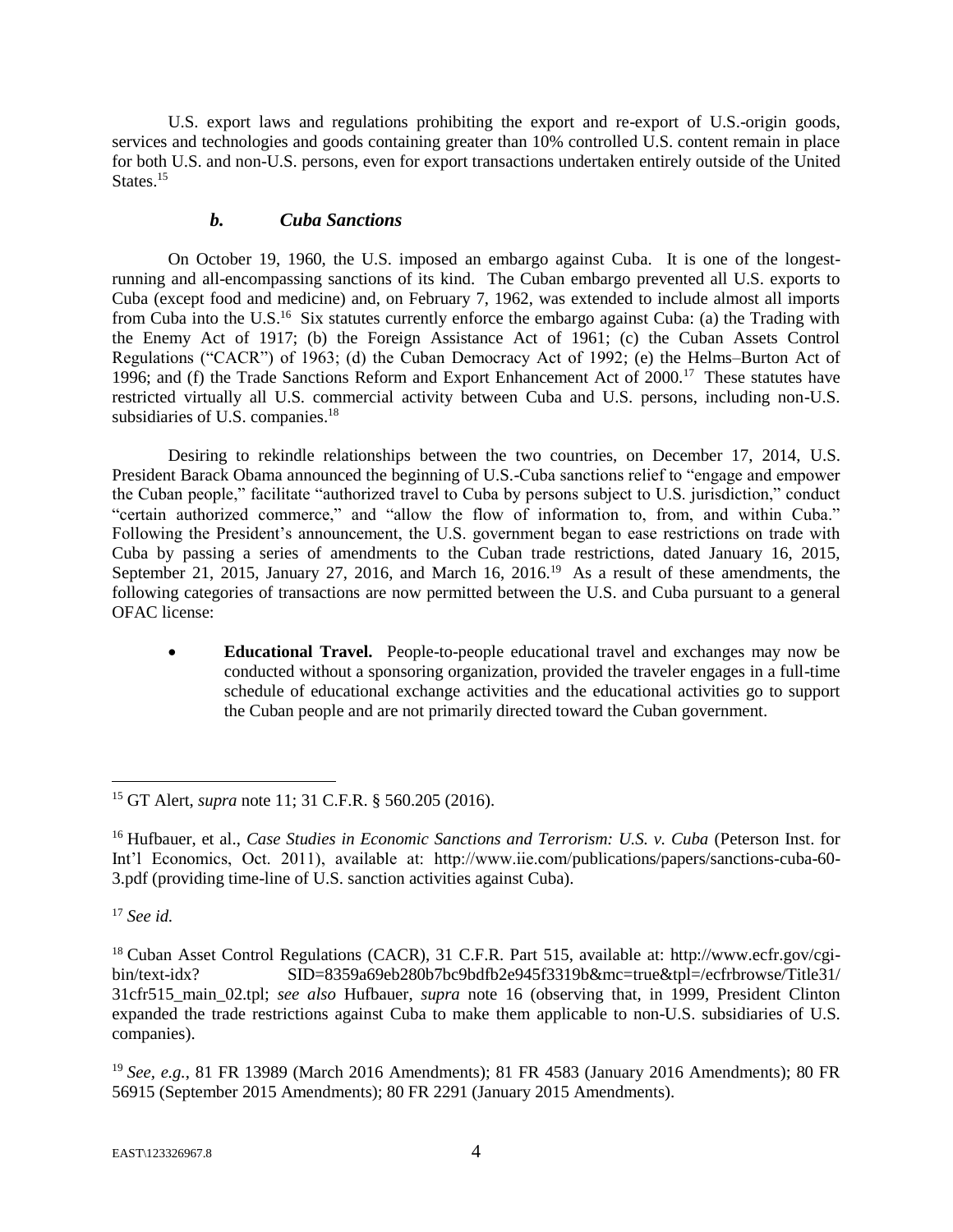- **Non-Tourist Travel.** Although temporary trips to Cuba of aircraft and vessels were already authorized, the amended regulations now explicitly authorize travel-related transactions under a general OFAC license, provided that the travel falls under 12 categories of permissible travel activities under the CACR.
- **Salaries to Cuban Nationals.** Hiring and payment of salaries to Cuban nationals in the U.S. on a nonimmigrant status.
- **Cuban-Origin Merchandise.** U.S. persons located in a third country may now purchase Cuban-origin merchandise for personal consumption in a third country, provided they do not bring it into the U.S.
- **U-Turn Payments.** A funds transfer from a bank outside the United States may now pass through U.S. financial institutions (e.g., through a U.S. correspondent account) before it is transferred to a non-U.S. bank outside the United States, as long as neither the beneficiary nor the originator is subject to U.S. jurisdiction.
- **Processing of U.S. Dollar Monetary Instruments.** U.S. banking institutions are now authorized in connection with authorized transactions to process U.S. dollar-denominated monetary instruments (e.g., cash, certified or official checks, traveler's checks) when presented by banking institutions in third countries from Cuban financial institutions.
- **Bank Accounts for Cuban Nationals.** Cuban nationals may now open and maintain bank accounts in the United States in connection with authorized or exempt transactions. Cuban nationals may receive payments in the United States and remit such payments to Cuba.
- **Physical Presence.** U.S. persons may establish a physical presence, including an office or other physical facility, in Cuba for certain authorized purposes (i.e., non-commercial support activities, humanitarian work, private foundations and research institutions).
- **Telecommunications and Internet-Related Services.** The import into the United States of Cuban-origin software is now authorized.
- **Cargo Transit through Cuba.** The transit of cargo through Cuban territory aboard a vessel that is passing through Cuban territory but destined for other countries is now permissible without a specific license.
- **Export Trade Financing.** Certain limitations removed regarding payment and financing terms (previously required to be cash in advance or third country financing) for the limited categories of permissible exports to Cuba, or re-exports of 100 percent U.S. origin items from third countries, as long as the items are authorized by the Department of Commerce.

In addition, the Department of Commerce Bureau of Industry and Security ("BIS"), in coordination with OFAC, also amended its Export Administration Regulations (EAR).<sup>20</sup> While most items continue to be subject to a licensing policy of denial, BIS will now review applications on a case-

<sup>20</sup> *See* 15 CFR Parts 730-774 (2016), available at: https://www.treasury.gov/resource-center/sanctions/ Programs/Documents/cuba\_faqs\_new.pdf*.*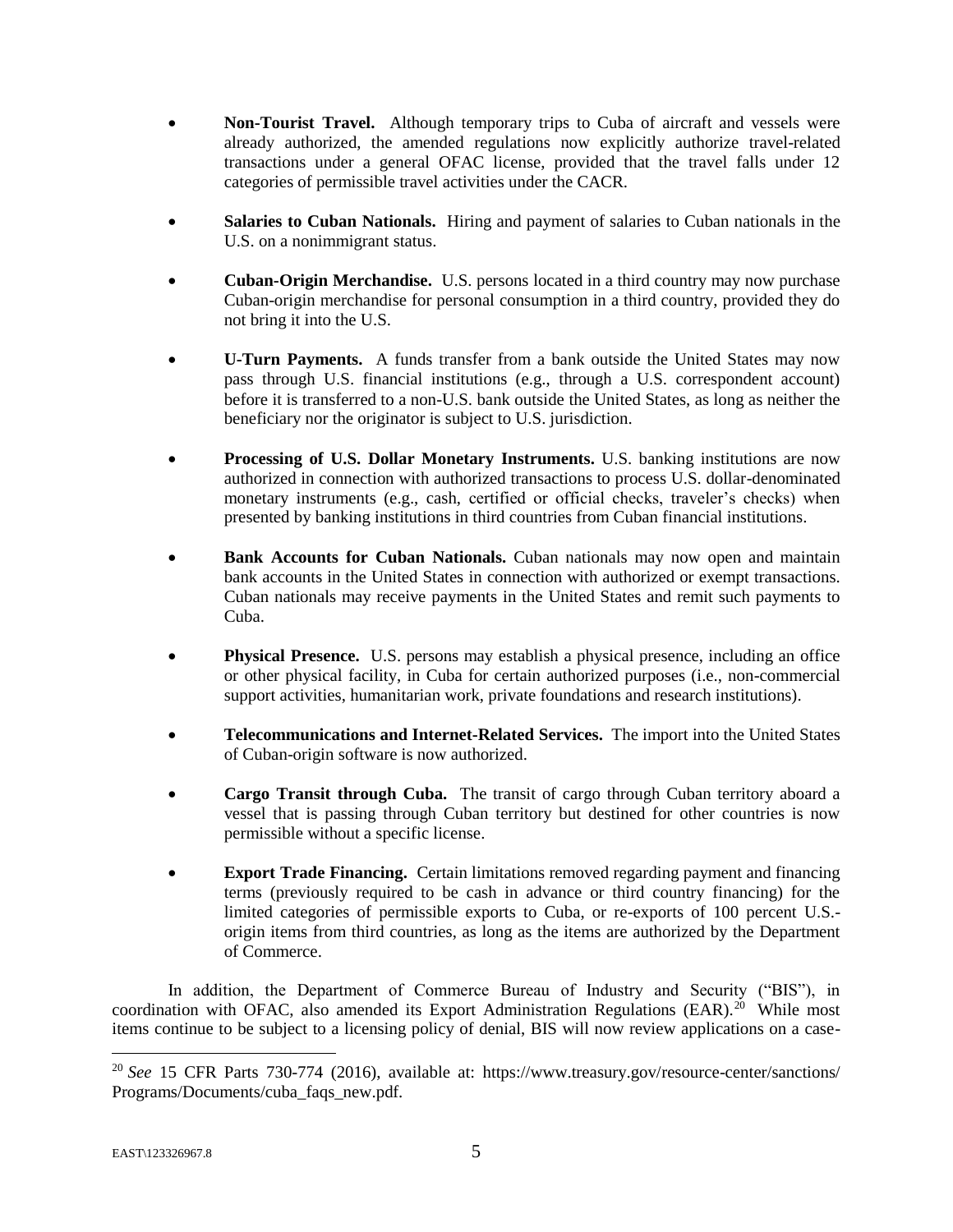by-case basis to export and reexport items that will enable or facilitate exports by Cuba's private sector.<sup>21</sup> The following items, formerly subject to case-by-case review, are now subject to a general policy of approval:

- Items for the safety of civil aviation and safe operation of commercial aircraft engaged in international air transportation;
- Certain telecommunications items;
- Certain agricultural items;
- Items to support certain human rights organizations and nongovernmental organizations; and
- Items for use by U.S. news bureaus.

The following items and activities are subject to case-by-case review by BIS for export and reexport to Cuban state-owned enterprises and agencies of the Cuban government for the purposes of providing goods and services to the Cuban people:

- Agricultural production;
- Artistic endeavors;
- Construction of public infrastructure facilities;
- Disaster preparedness, relief, and response;
- Education;
- Food processing;
- Public health and sanitation;
- Public transportation;
- Residential construction and renovation: and
- Sale by wholesalers or retailers for domestic consumption by the Cuban people.

Currently, however, most transactions between persons in the U.S. and Cuba continue to be prohibited. Despite U.S. sanctions relief, significant restrictions and export controls remain in place, as OFAC continues to enforce the provisions of the CACR.<sup>22</sup>

<sup>21</sup> *See* Bureau of Industry and Security (BIS) Homepage, available at: http://www.bis.doc.gov/index.php/ policy-guidance/country-guidance/sanctioned-destinations/cuba.

<sup>&</sup>lt;sup>22</sup> U.S. Dep't of Treasury, Frequently Asked Questions Related to Cuba (Updated March 15, 2016), available at: https://www.treasury.gov/resource-center/sanctions/Programs/Documents/ cuba\_faqs\_new.pdf.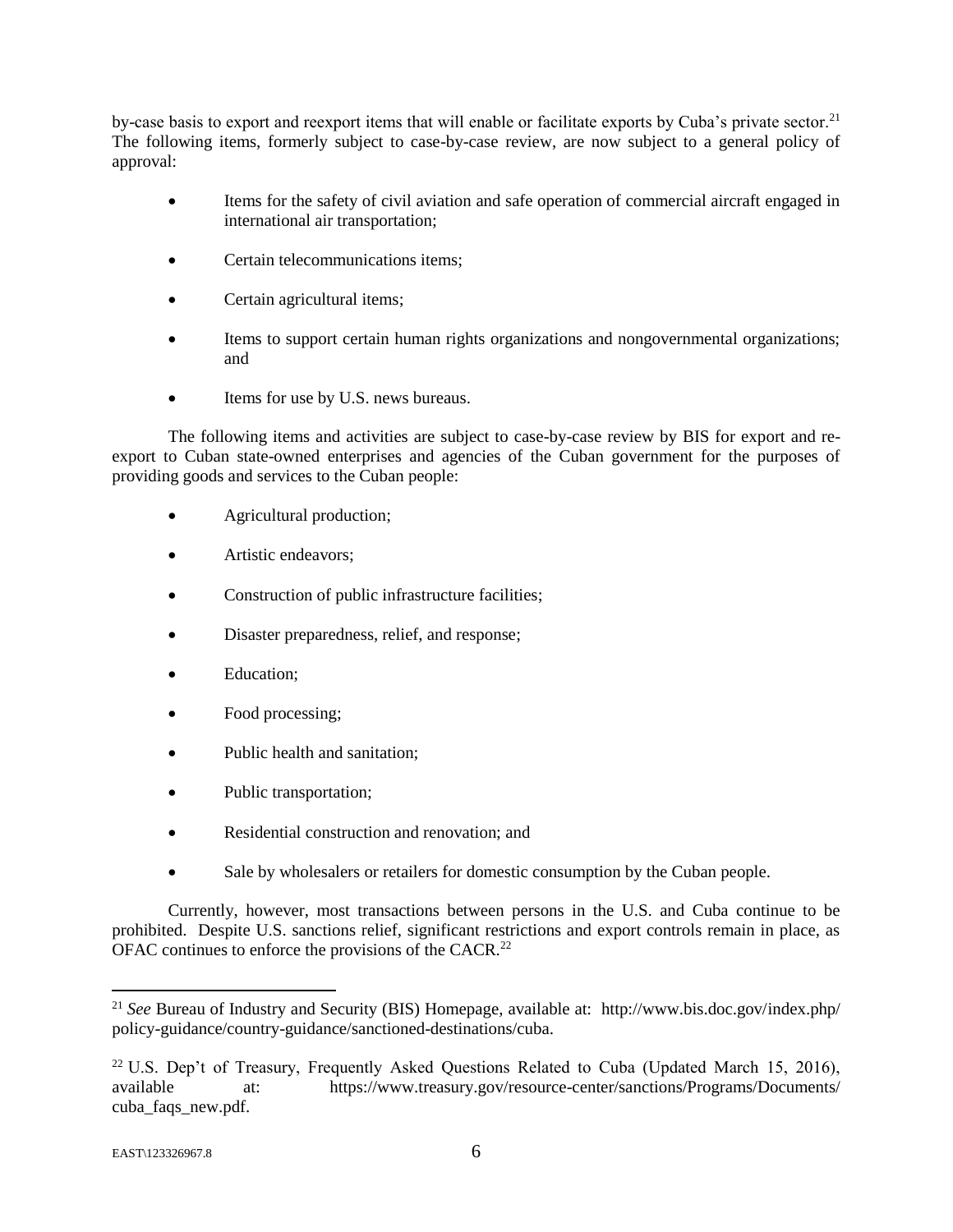### *c. Myanmar (Burma) Sanctions*

On May 20, 1997, the U.S. President issued E.O. 13047, declaring a national emergency with respect to the military Junta ruling Myanmar (or Burma, as it is officially known in the U.S.). The President's order prohibited U.S. investment in the country and other economic and financial transactions with Myanmar.<sup>23</sup> Thereafter, the U.S. modified and expanded its sanctions programs against Myanmar through further executive orders and congressional acts.<sup>24</sup> On July 28, 2003, and July 29, 2008, respectively, the U.S. passed two legislative embargoes against Myanmar: (1) the Burmese Freedom and Democracy Act ("BFDA") of 2003 (50 U.S.C. 1701, et seq.), which generally banned the importation of Myanmar products into the U.S.; and (2) the Tom Lantos Block Burmese JADE (Junta's Anti-Democratic Efforts) Act of 2008 (50 U.S.C. 1701 et seq.), which banned importation into the U.S. of any jadeite or rubies mined or extracted from Myanmar and any articles of jewelry containing such Burmese minerals.<sup>25</sup>

On August 6, 2013, President Obama's E.O. 13651 revoked the BFDA's ban on importing Burmese-origin goods but left in place the provisions of the JADE Act.<sup>26</sup> Accordingly, the importation of Burmese-origin goods, other than jadeite, rubies, or certain articles of jewelry containing such Burmeseorigin minerals, is now permitted without a specific OFAC license.<sup>27</sup> Further, due to the extensive amendments following E.O. 13651, OFAC essentially re-wrote the Burmese Sanctions on June 30, 2014, and included several authorizations that eased sanctions related to financial investment in Myanmar.<sup>28</sup> For example, the following categories of investment activities between a U.S. person and Myanmar are now permitted under a general OFAC license:

- Exportation or re-exportation of financial services, except for security-related services to Myanmar's military;
- Direct financial transactions (e.g., opening and maintaining accounts, transferring funds, etc.) with non-blocked banks;
- Indirect financial transactions (e.g., fund transfers) with certain blocked banks (Asia Green Development Bank, Ayeyarwady Bank, Myanma Economic Bank, and Myanma Investment and Commercial Bank), provided that fund transfers to or from the U.S. are routed through a third country; and

<sup>25</sup> *See* Dep't of Treasury, FAQ, *supra* note 22.

<sup>26</sup> *Id.*

 $\overline{a}$ 

<sup>27</sup> *Id.* (citing 31 C.F.R. § 537.203 (2016)).

<sup>28</sup> *Id.*

<sup>23</sup> *See* E.O. 13047 (codified at 31 C.F.R. Part 537 (2016)) (declaring national emergency in Myanmar and prohibiting new investment in Myanmar by U.S. persons); *see also* Dep't of Treasury, OFAC, Sanctions Against Myanmar (Sept., 9, 2015), available at: https://www.treasury.gov/resource-center/sanctions/ Programs/Documents/burma.pdf.

<sup>24</sup> *See, e.g.*, E.O. 13310 (July 28, 2003) (blocking all assets and property interests of certain persons); E.O. 13448 (Oct. 18, 2007) (expanding scope of and taking additional steps with respect to national emergency declared in E.O. 13047 and blocking assets and property of certain persons); E.O. 13464 (Apr. 30, 2008) (same); E.O. 13619 (July 11, 2012) (same).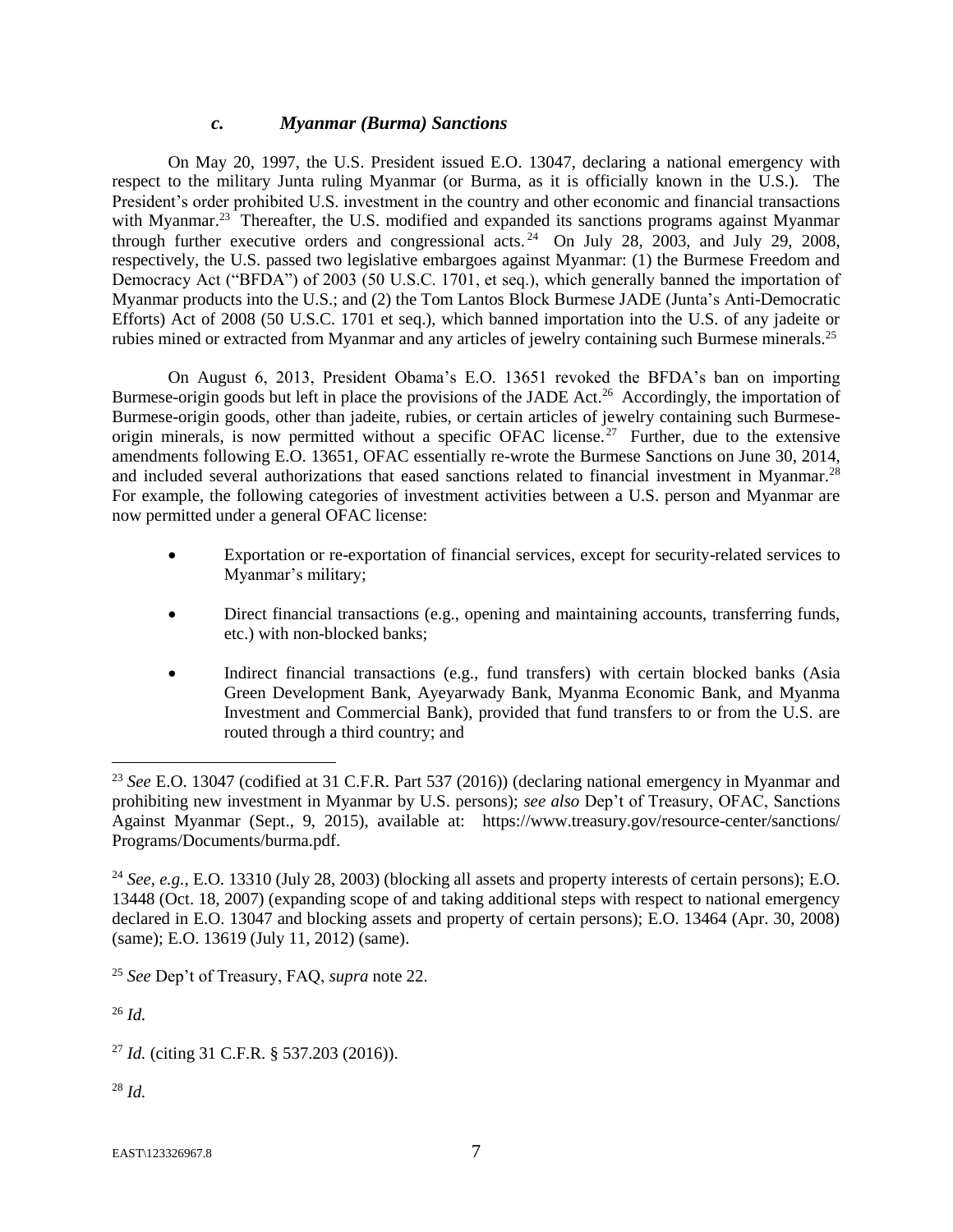Certain "new investment" (e.g., activities involving natural gas, or minerals in the ground in Myanmar; or acquiring land for the construction and operation of a hotel or factory), provided that transactions with the Burmese military are not permitted, and provided that once a person's aggregate investment exceeds U.S. \$500,000, they must abide by certain annual reporting requirements to the U.S. government.<sup>29</sup>

All other financial investment activities by a U.S. person in Myanmar remain prohibited, subject to obtaining a specific license from OFAC.

### **2.2 Sanctions Programs -- EU**

This section reviews the various sanctions regimes imposed by the European Union (EU) against Iran, Cuba and Myanmar. Sanctions imposed by the EU are an essential part of its foreign policy. Sanctions are also referred as the restrictive measures by the EU. The EU uses sanctions to achieve its objectives such as to bring about a change in policy or activity by the target country, part of a country, government, entities or individuals. The sanctions can be preventive, non-punitive, instrument which should allow the EU to respond swiftly to political challenges and developments.

EU sanctions measures are imposed by Resolutions adopted by the UN Security Council under Chapter VII of the UN Charter. The EU can also impose separate sanctions itself in addition to the UN's sanctions autonomously. The EU uses a number of sanctions to assert change in activities or policies such as violations of international law or human rights, or policies that do not respect the rule of law or democratic principles. Sanctions imposed by the EU are reviewed at regular intervals.

### *a. Iran Sanctions*

The EU imposed its first semi-autonomous sanctions on Iran after its non-compliance with rules adopted by the International Atomic Energy Agency ("IAEA"), primarily targeting its nuclear and ballistic missile program on 27 February 2007, through Council Common Position 2007/140/CFSP.<sup>30</sup> These sanction also included prohibition of financial and technical assistance related to nuclear or missile activities; and freezing of assets, as well as travel bans, of designated individuals and companies.

<sup>&</sup>lt;sup>29</sup> *Id.*; *see also* 31 C.F.R  $\frac{8}{37.530}$  (2016) (new investment). "New Investment" is defined as "(1) The entry into a contract that includes the economic development of resources located in Burma . . . ; (2) The entry into a contract providing for the general supervision and guarantee of another person's performance of a contract that includes the economic development of resources located in Burma; (3) The purchase of a share of ownership, including an equity interest, in the economic development of resources located in Burma; or (4) The entry into a contract providing for the participation in royalties, earnings, or profits in the economic development of resources located in Burma, without regard to the form of the participation." 31 C.F.R. § 537.311. The term "economic development of resources located in Burma" means "activities pursuant to a contract the subject of which includes responsibility for the development or exploitation of resources located in Burma, including making or attempting to make those resources accessible or available for exploitation or economic use. The term shall not be construed to include notfor-profit educational, health, or other humanitarian programs or activities." *Id.* at § 537.302.

<sup>30</sup>Council Common Position 2007/140/CFSP, available at [http://eur-lex.europa.eu/legal](http://eur-lex.europa.eu/legal-content/EN/TXT/PDF/?uri=CELEX:32007E0140&rid=1)[content/EN/TXT/PDF/?uri=CELEX:32007E0140&rid=1](http://eur-lex.europa.eu/legal-content/EN/TXT/PDF/?uri=CELEX:32007E0140&rid=1)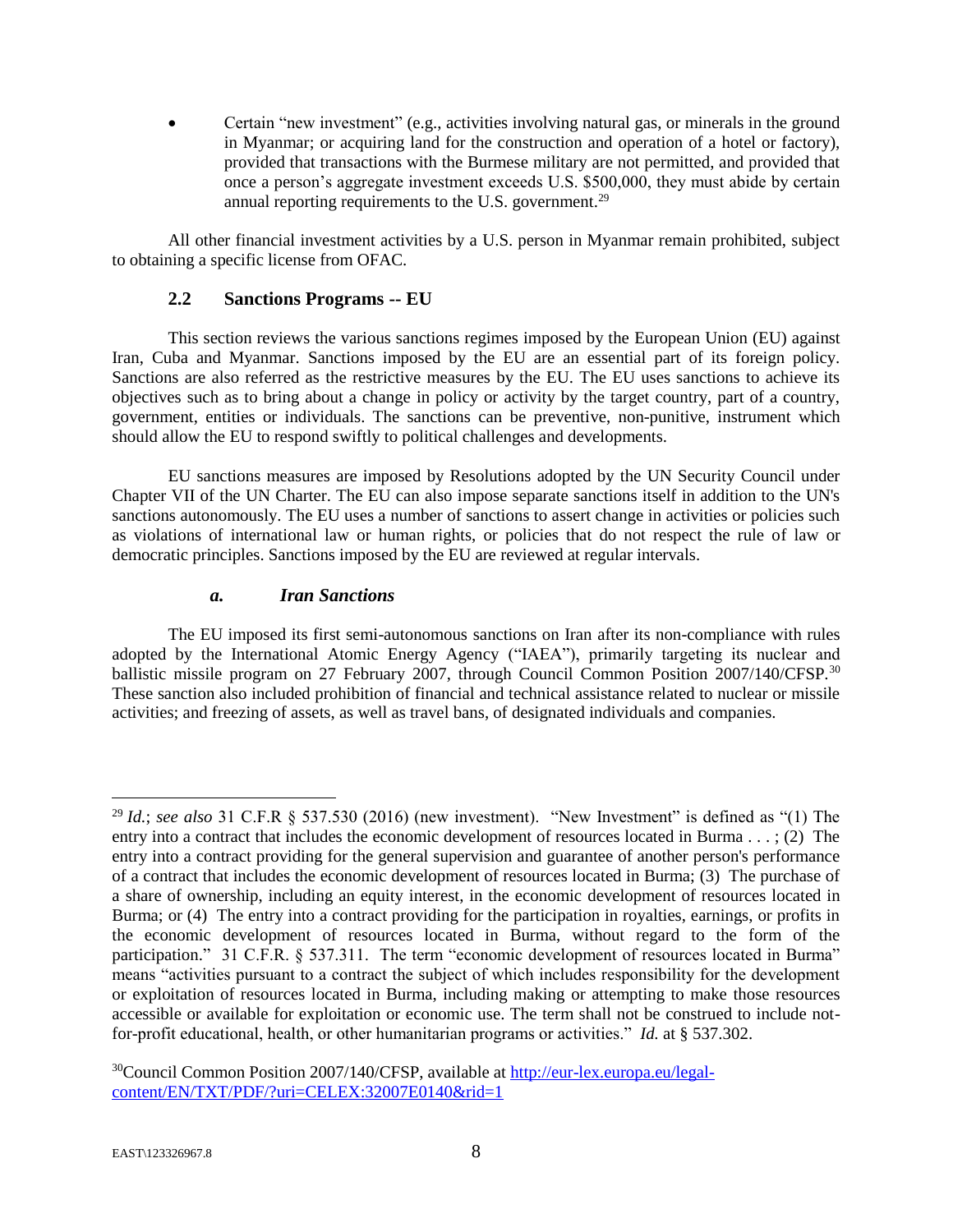Since 2010, the EU imposed its autonomous measures in addition to the sanctions adopted by UN Security Council resolutions. In August 2010, through Council Decision  $2010/413/\text{CFSP}^{31}$ , The EU imposed further sanctions in the form of prohibitions from formation of joint ventures with enterprises in Iran engaged in oil and natural gas industries. It also banned the sale, supply, and transfer of equipment and technology used by the natural gas industry, as well as the granting of insurance or re-insurance to Iranian entities.

In January 2012, the EU announced an oil embargo against Iran in an attempt to curtail its nuclear program through Council Decision 2012/35/CFSP.<sup>32</sup> In March 2012, through Council Decision 2012/35/CFSP<sup>33</sup>, the SWIFT electronic banking network disconnected all Iranian banks from its international network, that had been identified as institutions in breach of EU sanctions. These have been the most stringent sanctions imposed by the EU on Iran. By October 2012, the EU also banned export of ship building technology to Iran through Council Decision 2012/635/CFSP.<sup>34</sup>

On 15 July 2015, the E3/EU+3 (China, France, Germany, the Russian Federation, the United Kingdom and the United States, with the High Representative of the European Union for Foreign Affairs and Security Policy), also referred as P5+1, and the Islamic Republic of Iran reached an agreement on a Joint Comprehensive Plan of Action (JCPOA) to ensure the exclusively peaceful nature of Iran's nuclear program.<sup>35</sup> On 18 October 2015, the EU adopted the necessary legal acts to lift all EU economic and financial sanctions, which came into effect on 16 January 2016, known as "Implementation Day". On Implementation Day, the EU eased sanctions on the following sectors of Iran:

- Financial, banking and insurance sectors;
- Oil, gas and petrochemical sectors;
- Shipping, shipbuilding and transport sectors; and
- $\bullet$  Gold, other precious metals.<sup>36</sup>

The EU also de-listed persons, entities and bodies that were subject to the asset freeze, prohibition to make funds available and visa bans. However, there are still sanctions remaining in place

<sup>32</sup> Council Decision 2012/35/CFSP, available at [http://eur-lex.europa.eu/legal](http://eur-lex.europa.eu/legal-content/EN/TXT/PDF/?uri=CELEX:32012D0035&rid=1)[content/EN/TXT/PDF/?uri=CELEX:32012D0035&rid=1](http://eur-lex.europa.eu/legal-content/EN/TXT/PDF/?uri=CELEX:32012D0035&rid=1)

<sup>33</sup> Council Decision 2012/35/CFSP, available at [http://eur-lex.europa.eu/legal](http://eur-lex.europa.eu/legal-content/EN/TXT/PDF/?uri=CELEX:32012D0035&rid=1)[content/EN/TXT/PDF/?uri=CELEX:32012D0035&rid=1](http://eur-lex.europa.eu/legal-content/EN/TXT/PDF/?uri=CELEX:32012D0035&rid=1)

<sup>34</sup> Council Decision 2012/635/CFSP, available at [http://eur-lex.europa.eu/legal](http://eur-lex.europa.eu/legal-content/EN/TXT/PDF/?uri=CELEX:32012D0635&rid=1)[content/EN/TXT/PDF/?uri=CELEX:32012D0635&rid=1](http://eur-lex.europa.eu/legal-content/EN/TXT/PDF/?uri=CELEX:32012D0635&rid=1)

35 "*Information Note on EU sanctions to be lifted under the Joint Comprehensive Plan of Action (JCPOA)*  "– available at

[http://eeas.europa.eu/top\\_stories/pdf/iran\\_implementation/information\\_note\\_eu\\_sanctions\\_jcpoa\\_en.pdf](http://eeas.europa.eu/top_stories/pdf/iran_implementation/information_note_eu_sanctions_jcpoa_en.pdf)

<sup>36</sup> *Id.*

<sup>&</sup>lt;sup>31</sup>Council Decision 2010/413/CFSP, available at [http://eur-lex.europa.eu/legal](http://eur-lex.europa.eu/legal-content/EN/TXT/PDF/?uri=CELEX:32010D0413&rid=1)[content/EN/TXT/PDF/?uri=CELEX:32010D0413&rid=1](http://eur-lex.europa.eu/legal-content/EN/TXT/PDF/?uri=CELEX:32010D0413&rid=1)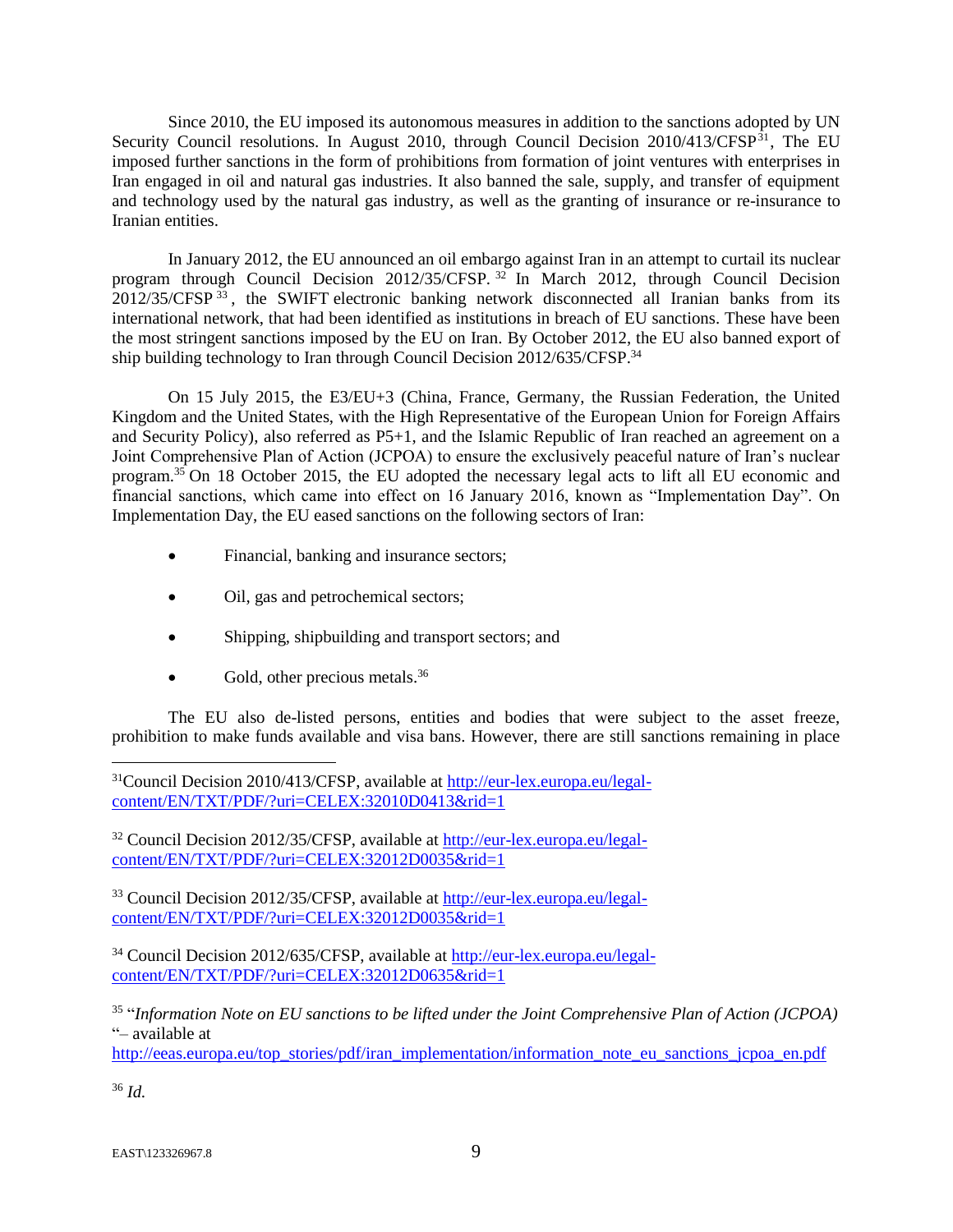on Iran by the EU in the form of an arms embargo, missile technology and certain individuals and entities subject to restrictive measures.<sup>37</sup>

### *b. Cuba Sanctions*

Since 1996, the EU policy towards Cuba has been guided by the Council Common Position.<sup>38</sup> According to the Common Position, the objective of the European Union in its relations with Cuba is to encourage a process of transition to a pluralist democracy and respect for human rights and fundamental freedoms, as well as sustainable recovery and improvement in the living standards of the Cuban people.<sup>39</sup>

The EU imposed sanctions on Cuba when the government arrested number of journalists, librarians, and human rights activists during March, 2003. On 5 June 2003, the EU measures included a freeze on visits by high-level officials and the participation of EU diplomats in cultural events in Cuba.<sup>40</sup> This friction between the EU and Cuba became known as the Cocktail Wars. However, unlike the US embargo imposed in 1962, EU did not prevent trade and investment.

The EU sanctions against Cuba were suspended in 2005, but not completely removed. In 2008, the EU and Cuba re-launched the political dialogue and cooperation and in the same year the EU lifted sanctions completely.<sup>41</sup> Recently, the EU and Cuba have concluded their negotiations for a bilateral Political Dialogue and Cooperation Agreement on 11 March 2016. This agreement has superseded the 1996 Common Position as it offers more comprehensive framework to the EU and Cuba relationship.<sup>42</sup>

# *c. Myanmar (Burma) Sanctions*

The EU imposed sanction against Myanmar, formerly known as Burma, because of severe human rights violation by military junta initially in 1990. In 1996 the EU adopted a Common Position 96/635/CFSP<sup>43</sup> on Myanmar which included a ban on the sale or transfer of arms and weapons expertise to the country. Subsequently, the EU through series of Common Positions has strengthened and extended sanctions on several occasions. The EU measures have focused on individual sanctions as follows:

#### $\overline{a}$ <sup>37</sup> *Id.*

<sup>38</sup> Common Position 96/6 97/CFSP, available at [http://eur-lex.europa.eu/legal](http://eur-lex.europa.eu/legal-content/EN/TXT/PDF/?uri=CELEX:31996E0697&from=EN)[content/EN/TXT/PDF/?uri=CELEX:31996E0697&from=EN](http://eur-lex.europa.eu/legal-content/EN/TXT/PDF/?uri=CELEX:31996E0697&from=EN)

<sup>39</sup> *Id.*

*<sup>40</sup> "EU lifts sanctions against Cuba"* **–** BBC News Friday, 20 June 2008, available at <http://news.bbc.co.uk/2/hi/7463803.stm>

*<sup>41</sup>" European Union to lift sanctions on Cuba"* – CNN, 29 June 2008, available at <http://edition.cnn.com/2008/WORLD/europe/06/19/eu.cuba.sanctions/index.html?iref=hpmostpop>

<sup>42</sup> *"EU Relations with Cuba"* - European Union External Action, available at [http://eeas.europa.eu/cuba/index\\_en.htm](http://eeas.europa.eu/cuba/index_en.htm)

<sup>43</sup> Common Position 96/635/CFSP, available at [http://www.burmacampaign.org.uk/images/uploads/council\\_common\\_position\\_635\\_cfsp\\_281096.pdf](http://www.burmacampaign.org.uk/images/uploads/council_common_position_635_cfsp_281096.pdf)

<sup>•</sup> an embargo on arms and military equipment;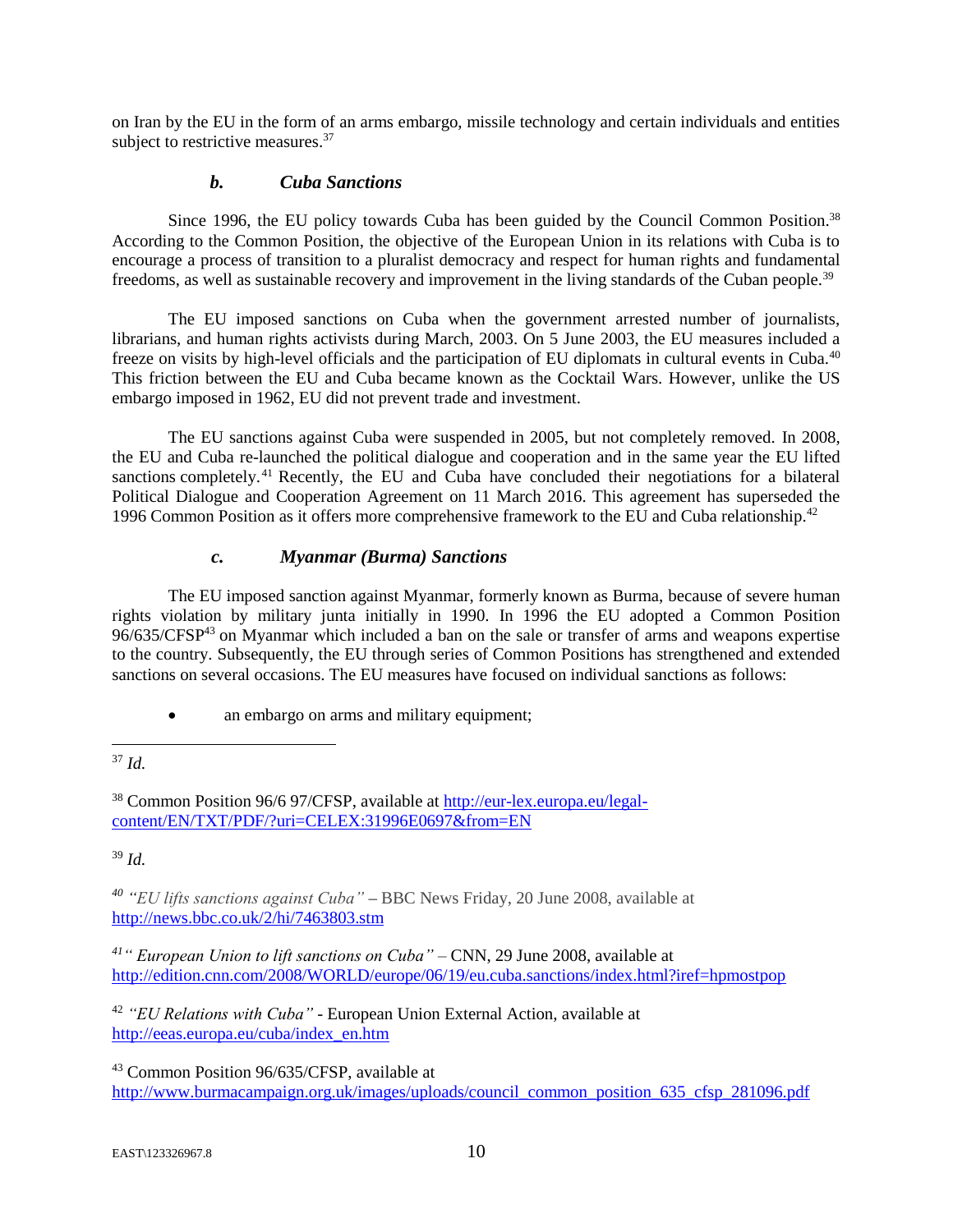- suspension of non-humanitarian aid (exceptions are permitted for projects in support of human rights, democracy, good governance, conflict prevention and building the capacity of civil society, health and education, poverty alleviation and environmental protection);
- visa ban and a freezing of assets of members of the junta and high-ranking military officers, authorities in the tourism sector and family members;
- investment and loan ban, including continuing participation in state-owned enterprises, and a ban on the creation of joint ventures;
- suspension of high-level bilateral governmental visits;
- ban on the attachment of military personnel to the diplomatic representations of Burma in EU member states, as well as on the attachment of military personnel to diplomatic representations of the member states in Burma;
- ban on the export of equipment and technology and the provision of technical or financial assistance destined for enterprises engaged in logging and timber processing and the mining of metals, precious and semi-precious stones; and
- ban on the import of round logs, timber products, metals, precious and semi-precious stones.<sup>44</sup>

In February 2012, the EU suspended the visa ban and asset freeze orders concerning certain key political figures as a result of substantive reforms in economic social development by Myanmar<sup>45</sup> through Council Decision 2012/98/CFSP.<sup>46</sup> By May 2012, the EU suspended all sanctions against Myanmar through Council Regulation No.  $409/2012^{47}$ , including trade and investment in the sectors of logging, timber processing and mining of precious metals and precious stones, to encourage transition to democracy from the current military regime.<sup>48</sup> However, the embargo on the sale and supply of arms and related materials is still in place, which might be used in internal repression in Myanmar. Current EU

<sup>46</sup> Council Decision 2012/98/CFSP, available at [http://eur](http://eur-lex.europa.eu/LexUriServ/LexUriServ.do?uri=OJ:L:2012:047:0064:0068:EN:PDF)[lex.europa.eu/LexUriServ/LexUriServ.do?uri=OJ:L:2012:047:0064:0068:EN:PDF](http://eur-lex.europa.eu/LexUriServ/LexUriServ.do?uri=OJ:L:2012:047:0064:0068:EN:PDF)

 $47$  Council Regulation No. 409/2012, available at [http://eur](http://eur-lex.europa.eu/LexUriServ/LexUriServ.do?uri=OJ:L:2012:126:0001:0002:EN:PDF)[lex.europa.eu/LexUriServ/LexUriServ.do?uri=OJ:L:2012:126:0001:0002:EN:PDF](http://eur-lex.europa.eu/LexUriServ/LexUriServ.do?uri=OJ:L:2012:126:0001:0002:EN:PDF)

*<sup>48</sup> "Burma/Myanmar: EU sanctions suspended"* – EU Press Release, 14 May 2012, available at [http://www.consilium.europa.eu/uedocs/cms\\_Data/docs/pressdata/EN/foraff/130188.pdf](http://www.consilium.europa.eu/uedocs/cms_Data/docs/pressdata/EN/foraff/130188.pdf)

<sup>44</sup> *"The EU's Use of 'Targeted' Sanctions Evaluating effectiveness"* - CEPS Working Document by Clara Portela, No. 391 / March 2014.

<sup>45</sup> *"Council eases restrictive measures on Burma/Myanmar"* – EU Press Release, 17 February 2012, available at [http://www.consilium.europa.eu/uedocs/cms\\_Data/docs/pressdata/EN/foraff/128023.pdf](http://www.consilium.europa.eu/uedocs/cms_Data/docs/pressdata/EN/foraff/128023.pdf)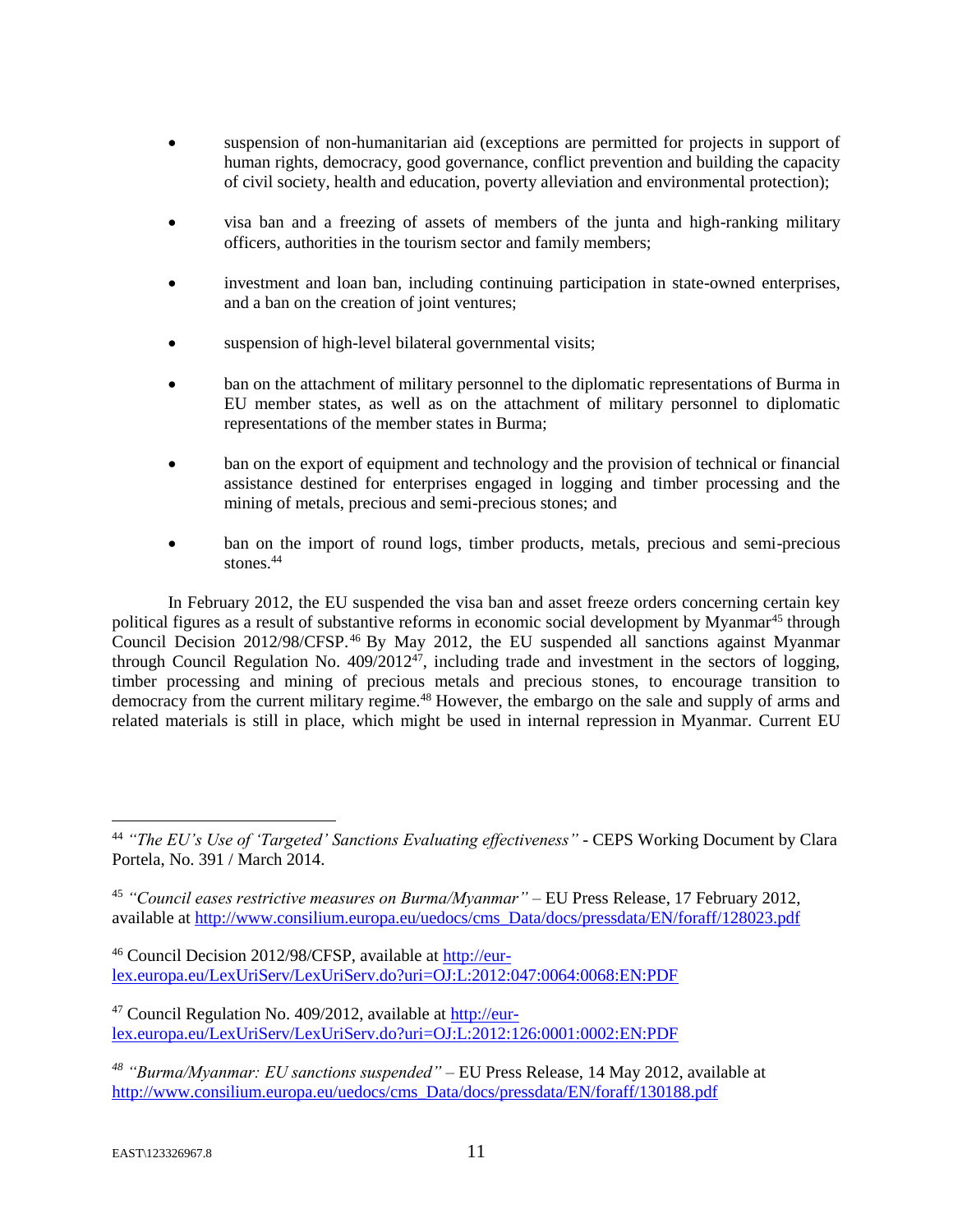sanctions also prohibit providing technical assistance, financing or financial assistance in respect of such goods.<sup>49</sup>

# **3. Franchising in Iran**

Iran is the  $18<sup>th</sup>$  most populated country in the world with the total population of over 79 million.<sup>50</sup> Iran's major population is between the ages of 15 to 35 years old. The language widely spoken in Iran is Farsi, which is also the official language. The local currency of Iran is Rial. The exchange rate as of 4 May 2016, is 1 USD = 30,318 IRR. Iran's GDP was USD 425.3 billion in 2014.<sup>51</sup> It is also ranked 116<sup>th</sup> in the 2016 Doing Business Report.<sup>52</sup> Iran's economy is largely based upon the exports of oil and gas.

Although it may be assumed that Iran being under sanctions for over 3 decades, it may not have the demand for international brands, due to the exposure through social media and internet, and the ever growing young population, there seems avid demand for international products. The international businesses that are interested in entering Iran through franchising have to be efficient in their approach to not only protect their business but also their brands and repatriation of the profits from Iran.

## **3.1 IP Protection**

Iran has been a member of the World Intellectual Property Organization (WIPO) since 2001, and, accordingly, is a party to the Agreement on Trade-Related Aspects of Intellectual Property Rights (TRIPS).<sup>53</sup> Iran's constitution also expressly provides for "the employment of sciences, technologies, and advanced human experience with the aim of their further development."<sup>54</sup> Iran offers protection of patents, industrial designs and trademarks through its 2008 Patents, Industrial Designs and Trademarks Registration Act.<sup>55</sup> The Act provides mechanisms to register and enforce trademark rights, and provides for civil and equitable remedies including damages and injunctive relief.<sup>56</sup> Any sign, word, expression, design or image capable of distinguishing goods or services of an entity or an individual from the other, can be registered as a trademark. It should be noted that Iran does not allow registration of alcoholic beverages or trademarks comprising of a woman's portrait.

<sup>52</sup> Doing Business 2016 – Islamic Republic of Iran, available at [http://www.doingbusiness.org/data/exploreeconomies/iran/~/media/giawb/doing%20business/documents/](http://www.doingbusiness.org/data/exploreeconomies/iran/~/media/giawb/doing%20business/documents/profiles/country/IRN.pdf) [profiles/country/IRN.pdf](http://www.doingbusiness.org/data/exploreeconomies/iran/~/media/giawb/doing%20business/documents/profiles/country/IRN.pdf)

<sup>53</sup> *See* WIPO Website, Member States, available at: http://www.wipo.int/members/en/#13

<sup>56</sup> *See Id.* at Ch. 4, Art. 60-61.

<sup>49</sup> Council Decision 2013/184/CFSP, available at [http://eur](http://eur-lex.europa.eu/LexUriServ/LexUriServ.do?uri=OJ:L:2013:111:0075:0076:EN:PDF)[lex.europa.eu/LexUriServ/LexUriServ.do?uri=OJ:L:2013:111:0075:0076:EN:PDF](http://eur-lex.europa.eu/LexUriServ/LexUriServ.do?uri=OJ:L:2013:111:0075:0076:EN:PDF)

<sup>50</sup> Census report, available at [http://www.amar.org.ir/Portals/0/Files/abstract/1390/n\\_sarshomari90\\_2.pdf](http://www.amar.org.ir/Portals/0/Files/abstract/1390/n_sarshomari90_2.pdf)

<sup>51</sup> Country data, available at<http://www.worldbank.org/en/country/iran>

<sup>54</sup> Const. of the Islamic Rep. of Iran (Iran Constitution), Art. 2, Sect. 6.b.

<sup>55</sup> Patents, Industrial Designs and Trademarks Registration Act (PIDTR), available at: http:// www.wipo.int/edocs/lexdocs/laws/en/ir/ir003en.pdf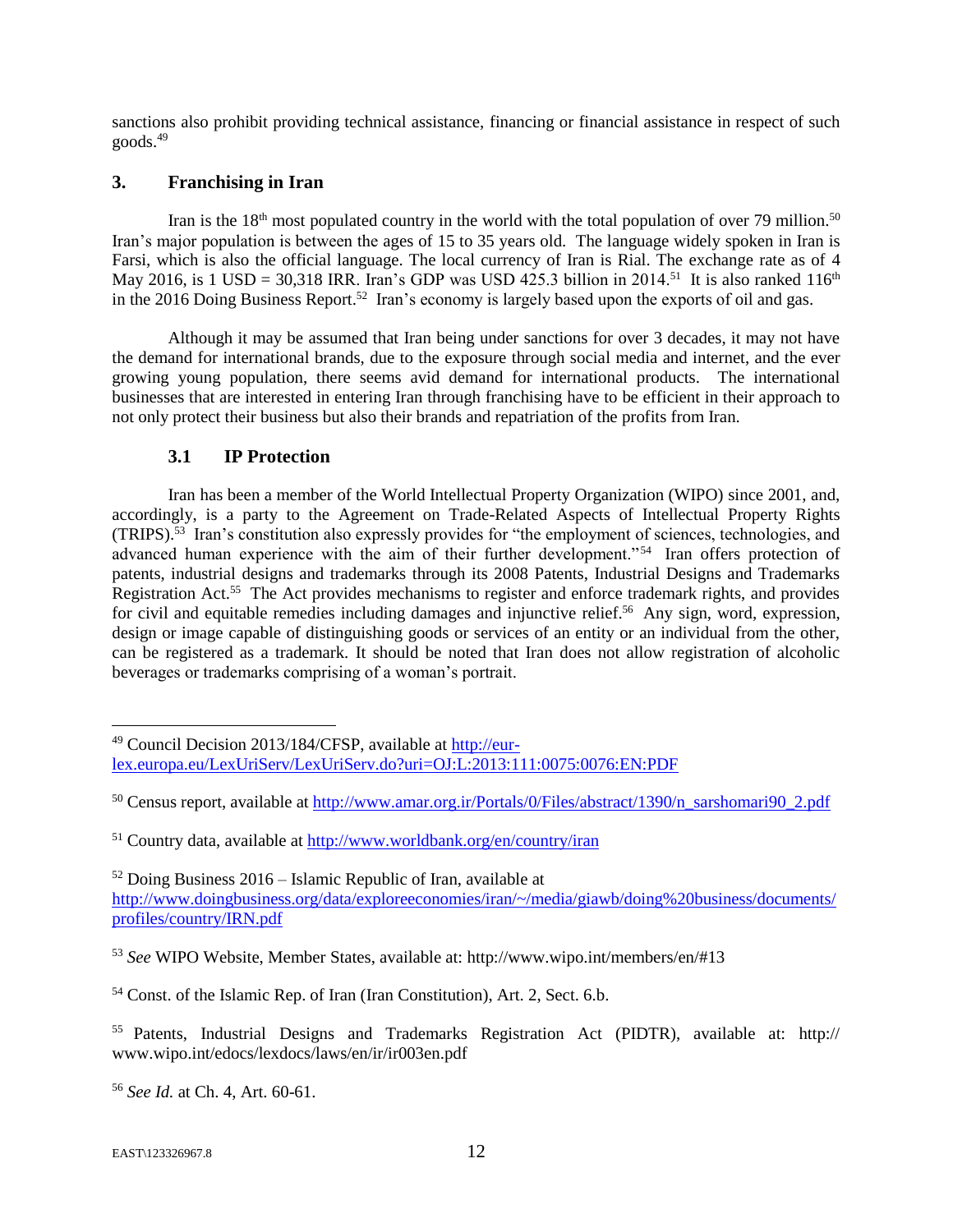From the franchising perspective, the major focus is going to be on the trademarks protection in Iran. Iran uses the Eighth Edition of International Classification of Goods and Services for registration of trademarks. The trademarks are registered in Iran initially for the duration of 10 years from the date of filing and subsequently can be renewed for 10 years for indefinite periods. The documents required for filing of the trademark in Iran is the Power of Attorney, which has to be notarized and legalized by the Iranian Consulate.

Post registration of the trademark is important to use the trademark within three years from the date of registration. Non-use of a trademark within three years of registration will make it vulnerable and can be cancelled upon request of the third party. The use of a trademark can be demonstrated through sales in Iran, invoices, catalogues, packaging, advertisements, market surveys, use of the mark on the internet and social media sites.

Despite the available trademark protection, IP enforcement remains a major issue in Iran. It appears that due to the sanctions and non-existence of the foreign businesses in Iran, a lot of local infringers are using the names of foreign businesses and also at times claim to be the genuine franchisee as well. In some instances, infringers have gone so far as to register the trademarks of famous foreign brands in their names. In such instances it is recommended to file for cancellation of the registered trademark on the basis of the mark being misleading, deceptive or disparaging, or being a well-known mark, or registration in the name of the agent or other representative of the proprietor of the mark. A cancellation action can be brought at any time.

In the case where a foreign company registered a trademark before the sanctions were imposed in Iran but due to the sanctions is no longer using the trademark in Iran, the sending of a cease and desist notice to the infringers would suffice to demonstrate that the foreign trademark owner is monitoring the use of its trademark and may bring action against infringers once the company re-enters the market.

## **3.2 Franchise Agreement**

Iran does not have a specific franchise law. Franchise agreements are governed by the Commercial Code, are regarded as non-defined agreements under the general rules of contracts in the Civil Code, and are considered to be common modes of licensing trademark rights. <sup>57</sup> The Code of Commerce, the Islamic Penal and Law on Civil Liability are also applied to franchise agreements. Pursuant to Article 226 of the Iranian Civil Code, however, a franchisor must "fix" the period of time by which a payment obligation becomes due and owing in order to collect damages (e.g., failure to pay royalties or other fees).<sup>58</sup> In addition, Article 230 of the Civil Code encourages franchisors to stipulate a precise amount of liquidated damages that will adequately compensate the franchisor in the event the franchisee terminates the agreement prematurely.<sup>59</sup> Choice of law clauses are also generally enforceable in Iran, provided the agreement was not entered into in Iran—in which case Iranian law will apply regardless of the choice of law chosen by the parties in the agreement.<sup>60</sup>

<sup>58</sup> *Id.* at Art. 226.

 $\overline{a}$ 

<sup>59</sup> *Id.* at Art. 230.

<sup>60</sup> *Id.* at Art. 968.

<sup>57</sup> Iran Civ. Code, Part 2.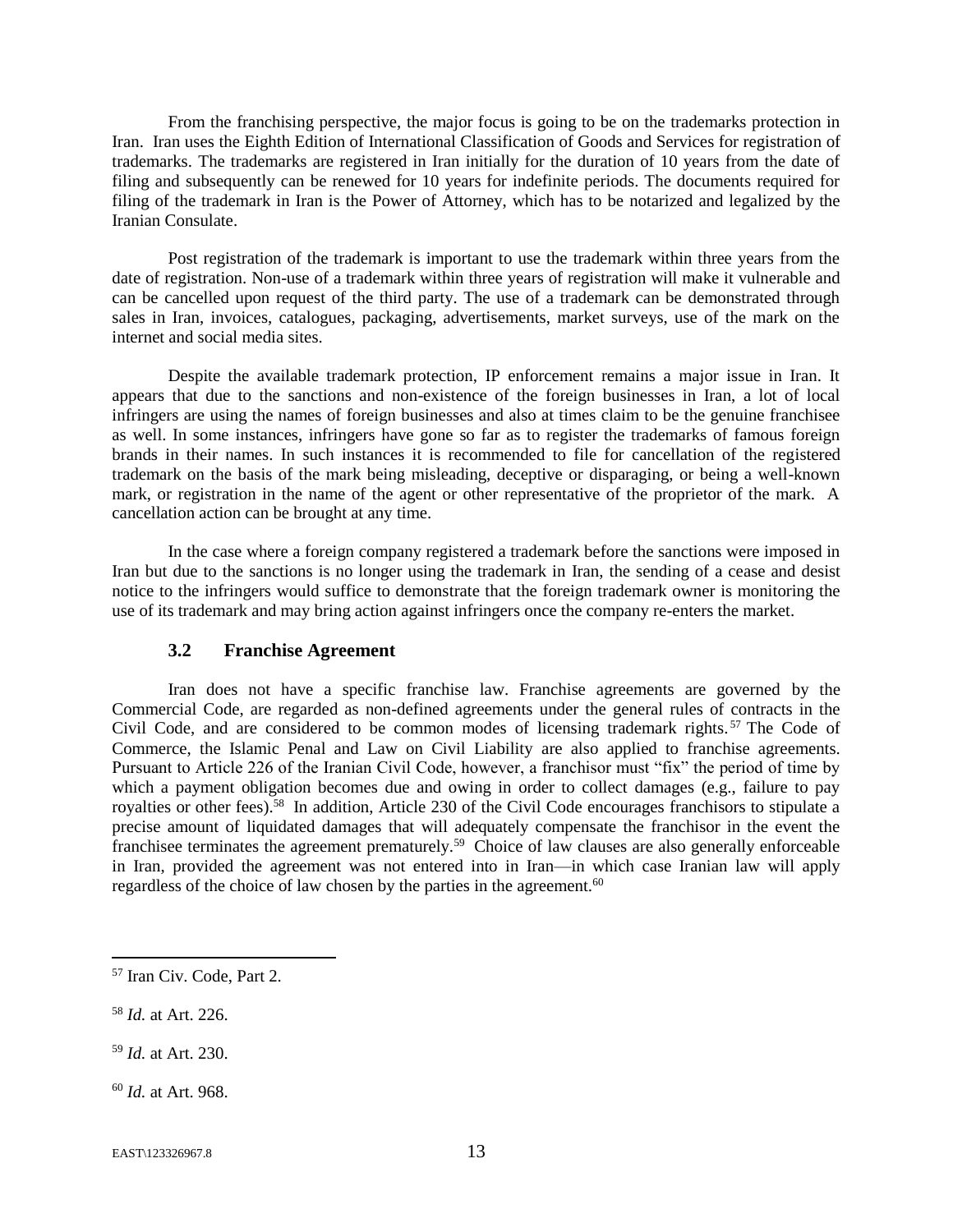The usual franchise agreements in Iran are based on the granting of a license from the franchisor to the franchisee, therefore, the IP protection is essential for the franchisor. A typical franchise agreement in Iran will include clauses related to territorial exclusivity, the payment of a royalty fee and the process for payment to the franchisor, technical assistance and training to be provided, and the term and renewal term of the agreement. The usual duration of franchise agreements in Iran is 5 years.

The Law of Registration of Patents, Industrial Designs and Trademarks, 2008, requires the licensor to have effective control over quality of goods and services of the licensee.<sup>61</sup> This requirement also applies to franchise agreements.

### **3.3 Foreign Exchange Controls**

Although Iran is adverse to any legislation that might permit "the economic dominance of foreigners in the national economy,"<sup>62</sup> U.S. dollars are generally exchangeable for Iranian Rials, and viseversa, at the official exchange rate established by the Central Bank of Iran. Foreigners must open an account at a local bank in order to conduct transactions. Caution should be exercised to exchange currency only through an approved process (e.g., a bank or approved currency exchange locations). In 2012, for example, it was reported that the Central Bank of Iran was arresting individuals who were in possession of foreign currency (including U.S. dollars) without a bank receipt.<sup>63</sup>

The Foreign Investment Promotion and Protection Act (FIPPA) and its Executive Bylaws regulate the general conditions for admission of foreign investment, guarantee and transfer of foreign capital and conditions for admission, importation and repatriation of foreign capital. For repatriation of profits and royalty fees, an audit report from a firm of the Iranian Association of Certified Accounts is required to be submitted to The Organization of Investment, Economic and Technical Assistance of Iran (OIETAI), which will issue the repatriation permit after reviewing the report.

### **3.4 Enforcement**

Courts will generally enforce franchise agreements entered into pursuant to the Iranian Civil Code, including arbitration agreements. Parties to a commercial contract may agree to arbitrate any disputes through arbitration, however, it is advisable for franchisors to reference the application of international arbitration rules and procedures.<sup>64</sup> Iran is a member of the 1958 Convention on the Recognition and Enforcement of Foreign Arbitral Awards (the "New York Convention"), provided the commercial award does not conflict with public policy in Iran.<sup>65</sup> Iran globally stands at 62 in the ranking

 $\overline{a}$ <sup>61</sup> Article 44 of The Law of Registration of Patents, Industrial Designs and Trademarks

<sup>62</sup> Iran Constitution, *supra* note 54, at Art. 43.

<sup>63</sup> R. Zamaneh, *Iran's Central Bank Tries to Control Currency Market* (Payvand Iran News, Jan. 15, 2012).

<sup>64</sup> *Id.* at Art. 139.

<sup>65</sup> UNCITRAL, New York Convention Status, available at: http://www.uncitral.org/uncitral/en/uncitral\_ texts/arbitration/NYConvention\_status.html.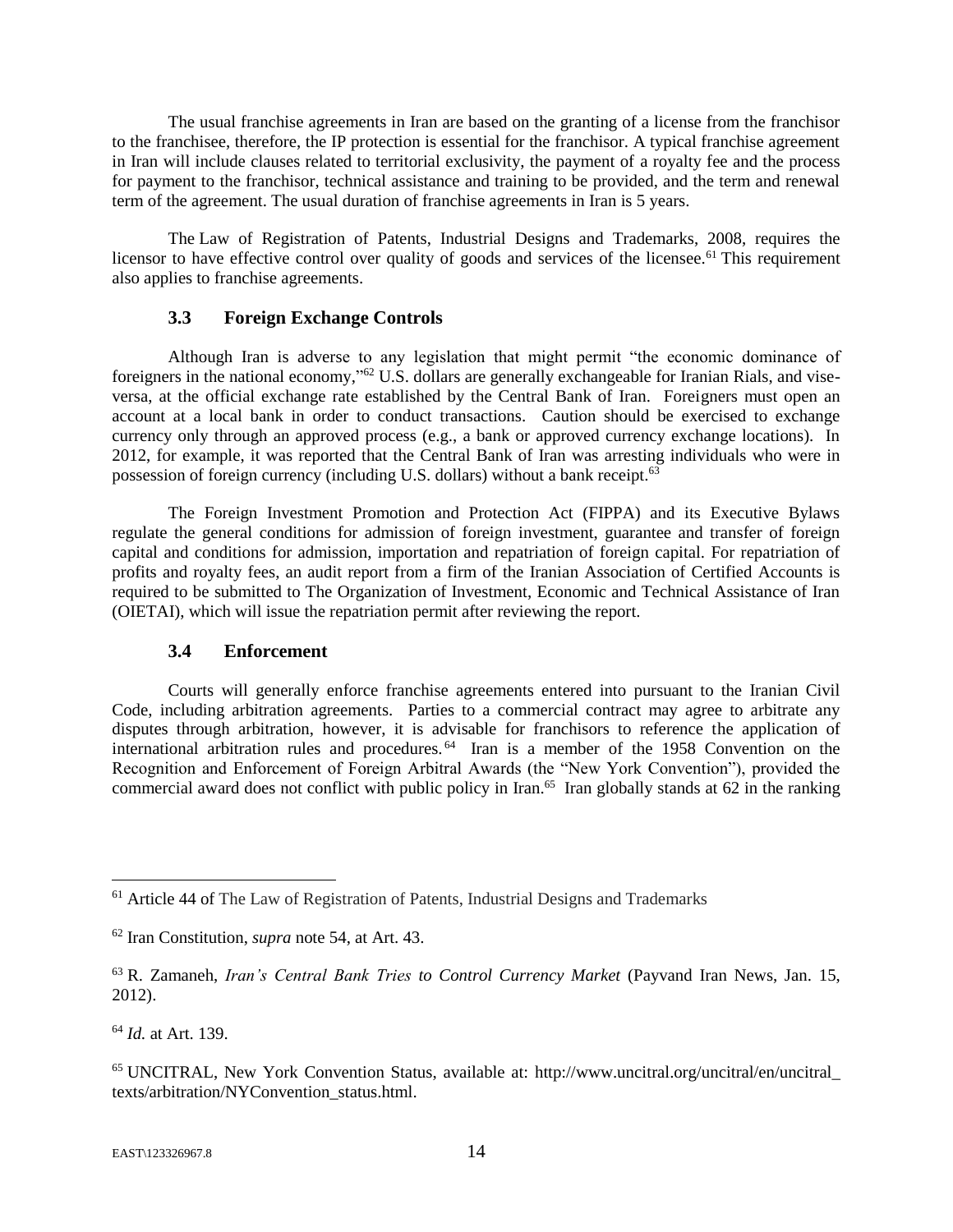of 189 economies on the ease of enforcing contracts.<sup>66</sup> The courts in Iran are fairly fast in resolving the disputes as compared to the other countries in the region.

# **3.5 Current Status and Possible Future Development**

With a population of 77 million, Iran's \$400 billion economy is the second largest in the Middle East behind Saudi Arabia.<sup>67</sup> As sanctions ease world-wide interest has turned to Iran for potential new opportunities. However, from a U.S. perspective, because JCPOA relief relates only to non-U.S. persons engaged in nuclear-related transactions with Iran, it is not currently permissible for a U.S. franchisor (or a non-U.S. franchisor subject to U.S. jurisdiction) to enter into a franchise agreement in Iran, where such agreement could be construed as violating the comprehensive export ban under U.S. law. Therefore, additional easements of U.S. export restrictions are necessary before Iran can truly be seen as a viable franchise frontier for U.S. franchisors. If relations between the U.S and Iran improve going forward, particularly as a result of larger investments by U.S. companies (or their non-U.S. subsidiaries) in Iran's aircraft, shipping, and petrochemicals industries, it may be possible that other avenues of doing business, including franchising, may open in Iran.

From the EU's perspective, major trade sanctions have been lifted from Iran, which allows the European companies to engage in franchising activities. A recently published World Bank report estimates that foreign direct investment inflows into Iran will reach \$3 billion to 3.2 billion in 2016-17, assuming that sanctions on Iran are lifted and economic growth reaches 5.5% in 2017.<sup>68</sup>

# **4. Franchising in Cuba**

Cuba, officially known as Republic of Cuba, is an archipelago of islands located in the northern Caribbean Sea. The estimated population of Cuba is over 11 million.<sup>69</sup> Cuba's major population is between 20 to 45 years. The official language of Cuba is Spanish. Cuba has two official currencies, known as Cuban Convertible Peso (CUC) and Cuban Peso (CUP). The exchange rate as of 4 May 2016, is 1 USD = 26.5CUP and 1 USD = 1 CUC respectively. Cuba's GDP was USD 77.15 billion in 2013.<sup>70</sup>

Currently there are no sanctions by the EU on Cuba. The EU remains Cuba's main export and second trade partner after Venezuela. Cuba's main export goods are mineral fuels and mineral oils,

<sup>66</sup> Doing Business Report 2016 – Iran, available at <http://www.doingbusiness.org/data/exploreeconomies/iran/>

<sup>67</sup> Ladane Nasseri, *Key Facts About Iran's Economy as Red Carpets Replace Sanctions* (Bloomberg Bus., Jan. 28, 2016).

<sup>68</sup> Economic implications of lifting sanctions on Iran, available at [http://documents.worldbank.org/curated/en/2015/08/24824578/economic-implications-lifting-sanctions](http://documents.worldbank.org/curated/en/2015/08/24824578/economic-implications-lifting-sanctions-iran)[iran](http://documents.worldbank.org/curated/en/2015/08/24824578/economic-implications-lifting-sanctions-iran)

<sup>69</sup> The world Factbook, available at [https://www.cia.gov/library/publications/the-world](https://www.cia.gov/library/publications/the-world-factbook/geos/cu.html)[factbook/geos/cu.html](https://www.cia.gov/library/publications/the-world-factbook/geos/cu.html)

<sup>70</sup> Country data, available at<http://data.worldbank.org/country/cuba>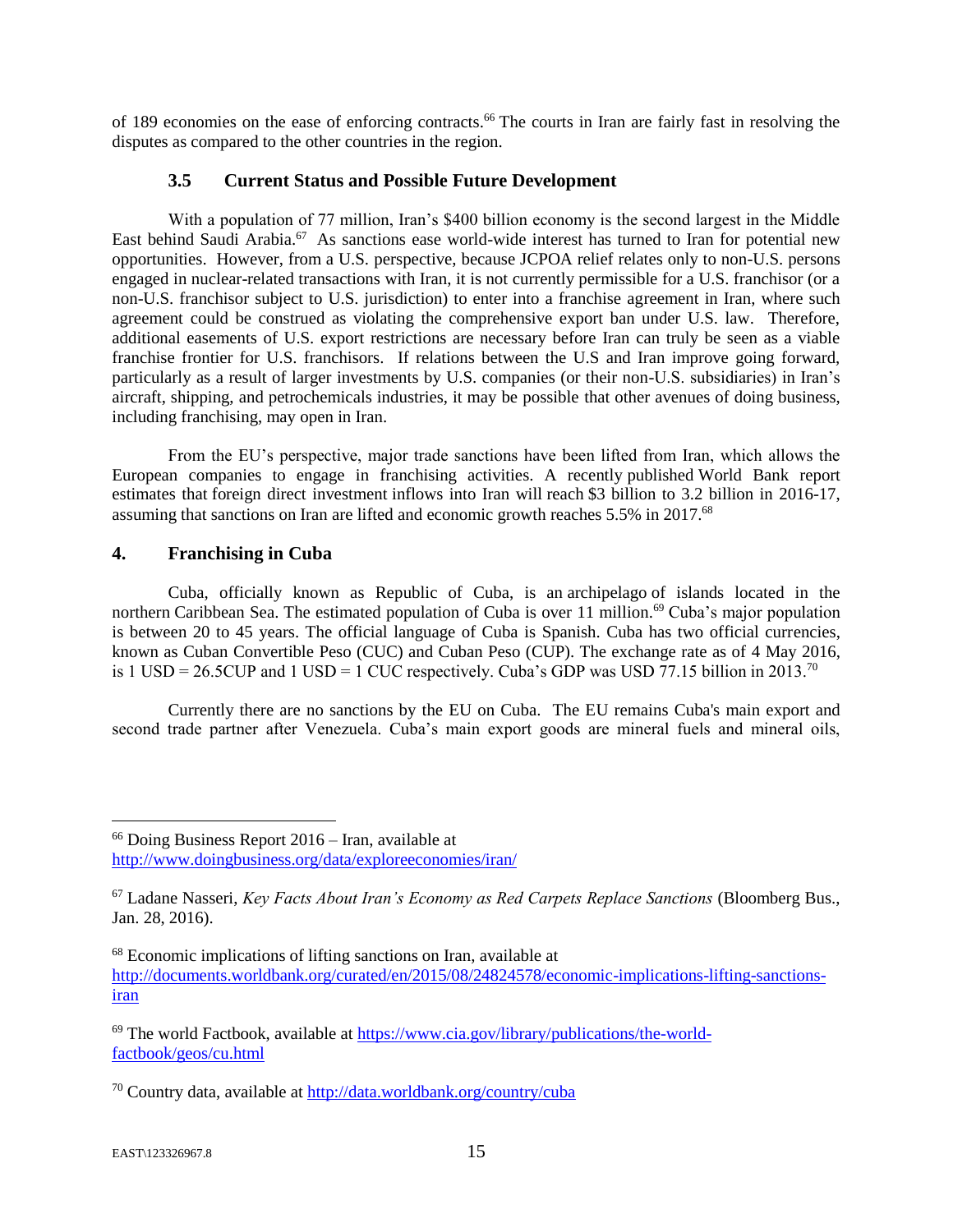sugars, beverages and tobacco. Since Cuba is a very attractive tourism destination with 3.5 million visitors in 2015<sup>71</sup>, it remains an attractive market for foreign investors.

### **4.1 IP Protection**

Cuba has been member of WIPO since 1975 and is a party to most major international treaties concerning trademark and copyright protection, including TRIPS.<sup>72</sup> In 2000, Cuba's legislature passed Decree-Law No. 203 on Trademarks and other Distinctive Signs,<sup>73</sup> which, among other laws, amends Cuba's former 1983 trade mark regulations, and governs competition, copyright and related rights, enforcement of IP and related laws, geographical indications, IP regulatory bodies, trade names and trademarks.<sup>74</sup> Trademarks are fully protectable in Cuba provided they are registered on a first-come, firstserve basis. Unlike the U.S., Cuba does not recognize common law rights in trademarks. However, Cuba remains a party to the 1930 General Inter-American Convention for Trade Mark and Commercial Protection, which provides a potential basis to challenge infringement of an unregistered mark in Cuba that is registered in the U.S.  $75$ 

Already registered trademarks in Cuba are subject to cancellation through nullity and "*strictu sensu*". Nullity grounds for cancellation is available when registration was granted by Cuban authorities on the basis of false statements or if the registration is identical or confusingly similar to a prior application or registration in the name of a third party, or well known in Cuba, and is applied to identical or confusingly similar goods or services, causing a likelihood of confusion or risk of association between consumers. *Strictu sensu* grounds for cancellation is available when the trademark registration is an element related to a monopoly or unfair competition activities, or when the mark has become generic.

### **4.2 Franchise Agreement**

Cuba does not have any specific law as regards to franchising. Franchise agreements are governed by the Cuban commercial laws.

## **4.3 Foreign Exchange Controls**

On March 29, 2014, Cuba enacted its new Foreign Investment Act ("FIA"), which purposes to encourage foreign investment in Cuba and "contribute to the country's economic development in the interest of a prosperous and sustainable socialist society."<sup>76</sup> Article 7.1 of the FIA provides that foreign

<sup>73</sup> Decree-Law No. 203 on Trademarks and other Distinctive Signs, available at: http://www.wipo.int/ wipolex/en/details.jsp?id=897.

<sup>74</sup> *Id.*

 $71$  The Guardian, US Travel to Cuba Surges 36% Following Thaw in Diplomatic Relations, available at, <http://www.theguardian.com/world/2015/may/26/us-american-cuba-travel-tourism-increase>

<sup>72</sup> *See* WIPO Website, Member States, available at: http://www.wipo.int/members/en/#13.

<sup>75</sup> *See* Article 7 of General Inter-American Convention for Trade Mark and Commercial Protection, 1931 L. of Nations Treaties 259, available at: http://www.wipo.int/edocs/lexdocs/treaties/en/oastmcp/trt\_oas\_tmcp.pdf.

<sup>76</sup> Law No. 118, Foreign Investment Act, Art. 1.1.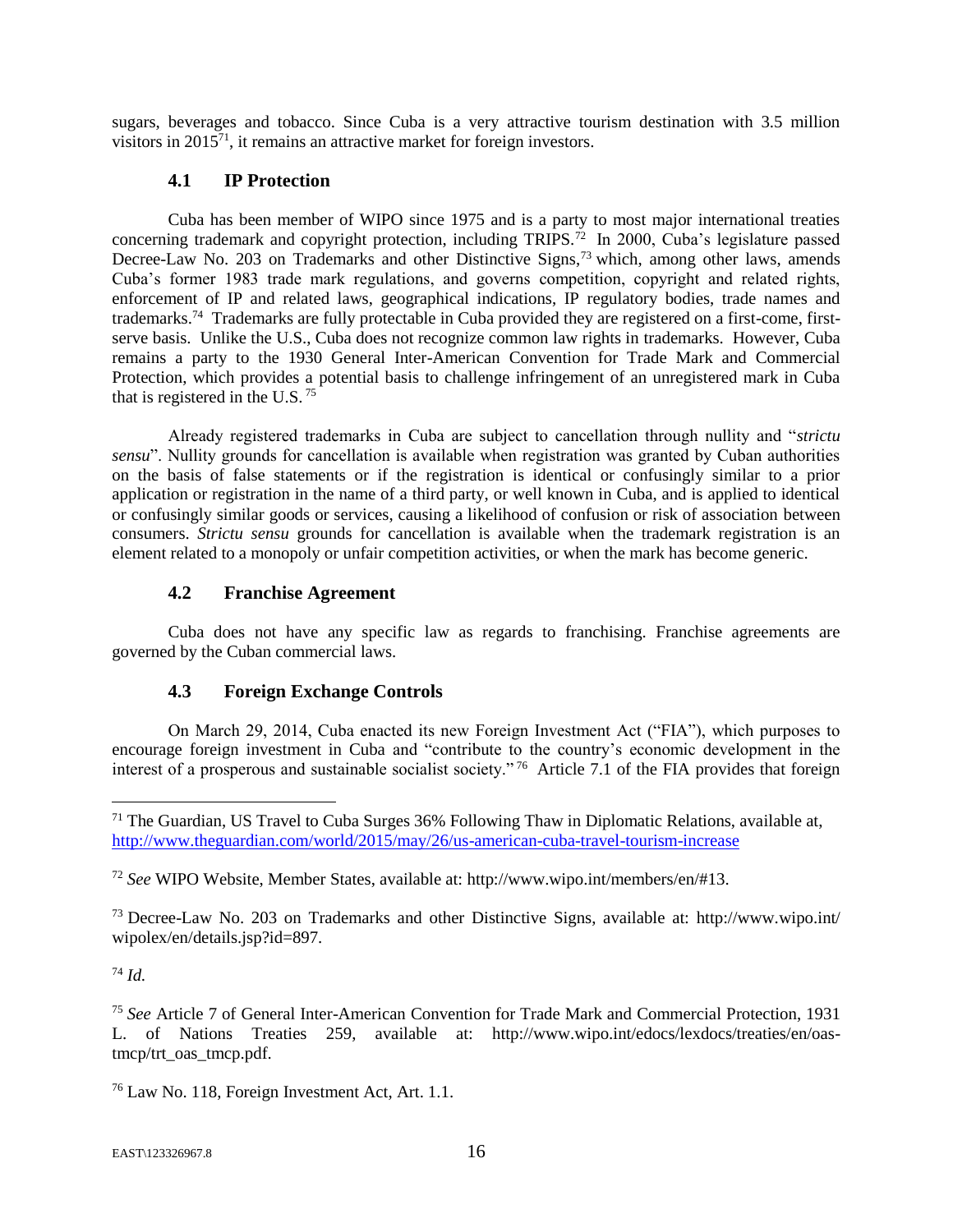investors "can sell or otherwise transfer . . . rights, in whole or in part, and receive payment for an equivalent price in freely convertible currency  $\ldots$   $\cdot$   $\cdot$  Furthermore, Article 9 of the FIA guarantees foreign investors "the free transfer abroad [of dividends and profits], in freely convertible currency, free from taxes or any other fees . . . according to all other regulations issued by Banco Centra de Cuba."<sup>78</sup> Foreign investors are required to open a local bank account in Cuba to make capital contributions and conduct business.<sup>79</sup> As noted above, U.S. banking institutions are now authorized in connection with authorized transactions to process U.S. dollar-denominated monetary instruments when presented by banking institutions in third countries from such local bank accounts in Cuba.<sup>80</sup>

# **4.4 Enforcement**

Franchise agreements entered into in Cuba are generally enforceable to the same extent as any other license agreement. International arbitration is the prevailing method for resolving contractual disputes in Cuba, except where Cuban law requires a matter to be brought in its courts (*e.g.*, matters relating to a fundamental domestic policy of Cuba). The Cuban Court of International Commercial Arbitration (CCACI) routinely hears contract and non-contract matters voluntarily submitted by the parties. In addition, Cuba has demonstrated its support for arbitration by becoming a party to the Agreement on Reciprocal Promotion and Protection of Investments, which expressly contains a provision calling for arbitration under the Arbitration Rules of the United Nations Commission on International Trade Law.<sup>81</sup> Cuba is a member of the New York Convention, provided the commercial award does not conflict with public policy in Cuba.<sup>82</sup>

# **4.5 Current Status and Possible Future Development**

As a result of the recent sanctions relief, U.S. franchisors are permitted to enter into franchise agreements in Cuba, provided the activities in which the franchise engages do not violate OFAC and BIS export controls. To the extent the franchise seeks to engage in activities that are not already granted under a general license, specific licenses and approvals may be considered by OFAC and BIS on case-bycase basis. The potential business opportunities in Cuba appear plentiful for an island nation of its size, given Cuba's natural beauty, scenic beaches and rustic architecture, which have already drawn non-U.S. travelers for many years, and will likely be attractive to U.S. tourists if the U.S. approves leisure travel between the two countries. On March 21, 2016, President Obama announced that U.S. Airlines would begin regular commercial flights to Cuba in 2016, perhaps signaling a potential lifting of the ban against

<sup>78</sup> *Id.* at Arts. 9.1-9.2.

<sup>80</sup> *See* 31 C.F.R. 515.584(g) (2016) (allowing indirect financial transactions from Cuba to a U.S. bank).

<sup>81</sup> Agreement on Reciprocal Promotion and Protection of Investments, Art. XII.

82 UNCITRAL, New York Convention Status, available at: http://www.uncitral.org/uncitral/en/uncitral\_ texts/arbitration/NYConvention\_status.html.

 $\overline{a}$ <sup>77</sup> *Id.* at Art. 7.1.

<sup>79</sup> *Id.* at Art. 18.3 ("Foreign capital contributions made in freely convertible currency shall enter the country through a bank institution authorized to operate within the national territory of Cuba and shall be deposited in said institution in accordance with the regulations in force").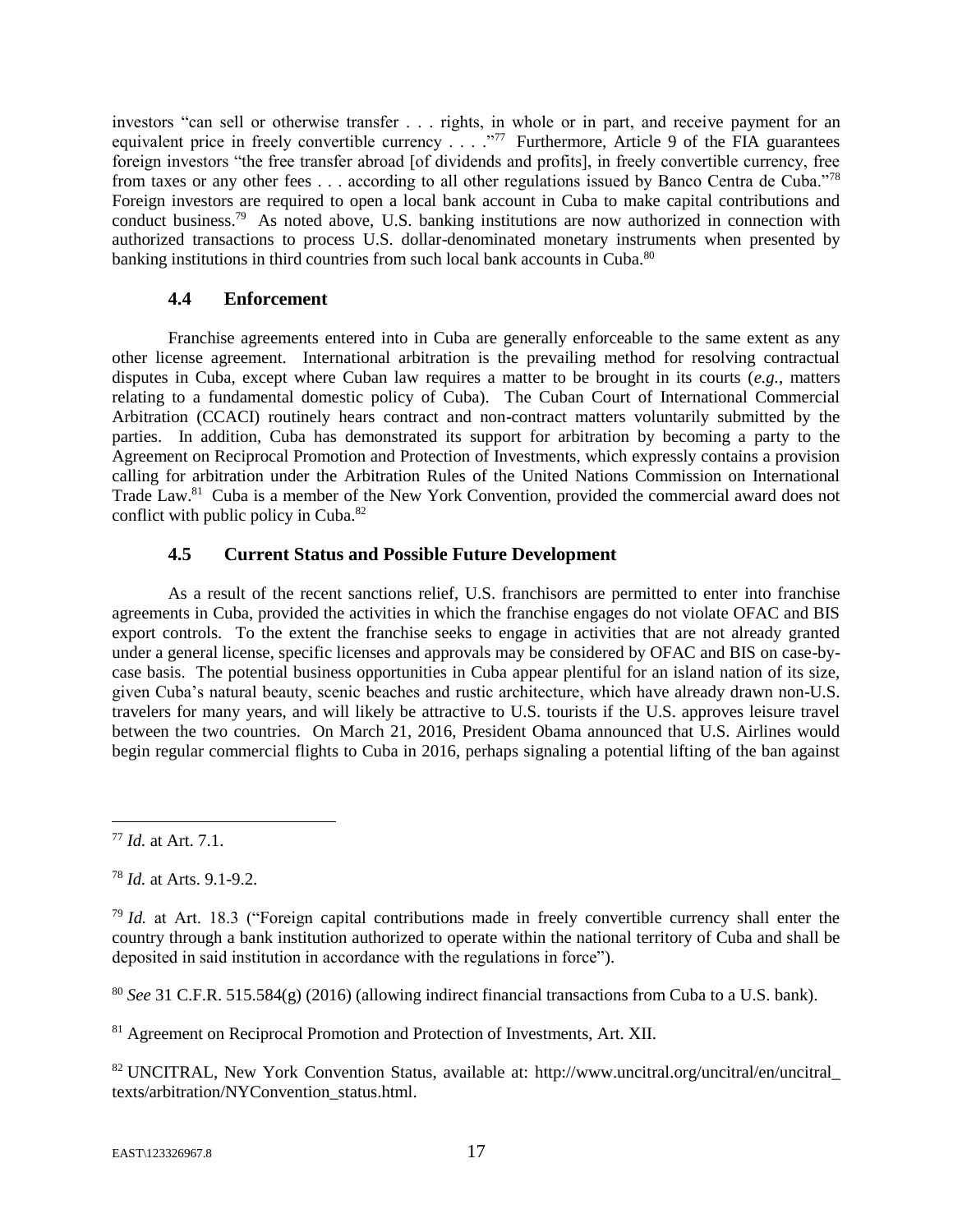non-business travel.<sup>83</sup> Hotel and hospitality franchisors are likely to be the first franchise companies to be able to seize on opportunities in Cuba, judging by the incentives carved into Article 29 of the Financial Investment Act (exempting hoteliers, management companies and professional service providers from making payments to the Ministry of Foreign Trade and Investment's economic incentive fund to support workers permanently residing in Cuba).<sup>84</sup> To this end, Starwood Hotels and Resorts announced in March that it has entered into three hotel deals in Cuba – the first U.S. hotel company to do so in almost 60 years.<sup>85</sup> While most U.S. franchisors continue to need specific licenses and approvals from OFAC and BIS to establish a franchise presence in Cuba, if U.S. sanctions with Cuba continue to thaw, franchising in Cuba should become an even more viable possibility.

The EU is the biggest foreign investor in Cuba, which accounts for 20% of total Cuban trade. In 2015, Cuba exported to the EU goods for a total amount of EUR 540 million, following EUR 465 million in 2014.<sup>86</sup> The number of tourists traveling from Europe continues to increase every year, which provides great opportunity for franchisors looking to tap the Cuban market. At the moment there are no EU sanctions against Cuba, and the trade and development relations between the EU and Cuba have steadily improved since 2008. the EU has allocated 50 million Euros for the period 2014-2020 to support the development of sustainable agriculture and food security; environment; and support to economic and social modernization of Cuba. $87$ 

## **5. Franchising in Myanmar**

Myanmar, formerly known as Burma, is located in Southeast Asia. The total population of Myanmar, as per the last census in 2014, is over 51 million.<sup>88</sup> The official language of Myanmar is Burmese. The local currency of Myanmar is Burmese Kyat (MMK). The exchange rate as of 4 May 2016, is 1 USD = 1,175 MKK. Myanmar's GDP was USD 64.33 billion in 2014.<sup>89</sup> Myanmar is also ranked

<sup>83</sup> *See* Cuba Meeting Between Obama and Castro Exposes Old Grievances, N.Y. Times, Mar. 21, 2016 (attaching video of press conference from Assoc. Press), available at: http://www.nytimes.com/ 2016/03/22/world/americas/obama-and-raul-castro-to-meet-in-pivotal-moment-for-us-cubathaw.html? $r=0$ .

<sup>84</sup> *Id.* at Art. 29.2.

<sup>85</sup> Nancy Trejos, *Starwood: 1st U.S. company to run Cuba hotels in decades*, USA Today, Mar. 21, 2016, available at: http://www.usatoday.com/story/travel/roadwarriorvoices/2016/03/19/starwood-become-firstus-hotel-company-run-cuba-hotels-decades/82040434/.

<sup>86</sup> Trade Relations / Foreign Direct Investment (FDI) Flows, EU Relations with Cuba, available at [http://eeas.europa.eu/cuba/index\\_en.htm](http://eeas.europa.eu/cuba/index_en.htm)

<sup>87</sup> EU-Cuba Development Cooperation, EU Relations with Cuba, available at [http://eeas.europa.eu/cuba/index\\_en.htm](http://eeas.europa.eu/cuba/index_en.htm)

<sup>&</sup>lt;sup>88</sup> The 2014 Myanmar Population and Housing Census Highlights of the Main Results Census Report Volume  $2 - A$ . available at

[http://unstats.un.org/unsd/demographic/sources/census/2010\\_phc/Myanmar/MMR-2015-05.pdf](http://unstats.un.org/unsd/demographic/sources/census/2010_phc/Myanmar/MMR-2015-05.pdf)

<sup>89</sup> Country data, available at<http://www.worldbank.org/en/country/myanmar>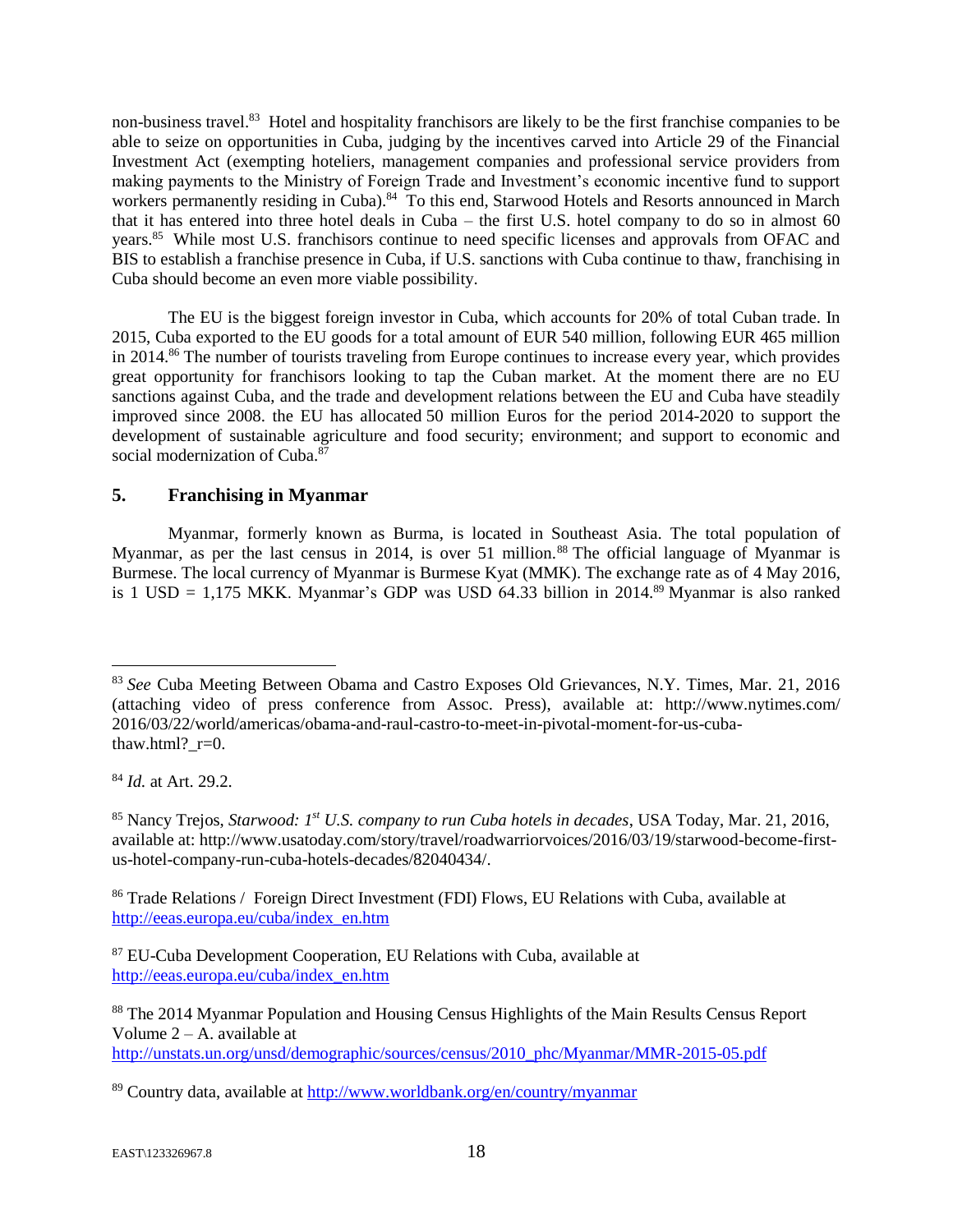167<sup>th</sup> in the 2016 Doing Business Report.<sup>90</sup> Since the transition of Myanmar to a civilian era from a military era, there has been number of reforms made on the economic front. Myanmar is a very attractive market for franchisors given its substantial youthful population with demand for foreign brands.

# **5.1 IP Protection**

Myanmar has been a member of WIPO and TRIPS since  $2001.^{91}$  The Pyidaungsu Hluttaw – Myanmar's national legislating body – enacts laws concerning Myanmar's intellectual property rights, including copyrights, patents, trademarks and industrial designs.<sup>92</sup> Myanmar generally follows the laws of the U.K. and Ireland in regard to copyright, with certain modifications.<sup>93</sup> Myanmar has enacted India's Merchandise Marks Act of 1889 (the "Merchandise Marks Act"), which governs the protection of trademarks.<sup>94</sup> Sections 7, 9 and 13 of the Merchandise Marks Act contain provisions concerning remedies against trademark infringement, including false description of goods and other offenses.<sup>95</sup> Myanmar maintains a system for trademark registration pursuant to the Registration Act of 1908 in conjunction with certain criminal statutes.<sup>96</sup> This law is for registering conveyance documents and tangible property deeds, etc. The mere fact of registration is not conclusive proof of the ownership of the trademark in Myanmar, however, it may be prima-facie evidence of ownership which may provide assistance in a criminal or civil enforcement proceeding.<sup>97</sup> Enforcement for trademark infringement in Myanmar can be pursued (a) against passing-off (a person or company that unfairly rides on the reputation and success of the trademark owner) under Sections 478-480 of the Myanmar Penal Code and (b) against infringement under Section 54 of Myanmar's Specific Relief Act and under the Myanmar Merchandise Marks Act. In the absence of substantive trademark laws, following the registration of the declaration of ownership of the mark, a cautionary notice of the registered mark is published in a local newspaper every three years. It is also important to prove the first use and better rights over the disputed mark.

 $93$  The Burma Copyright Act (Feb 24, 1914), Ch. 1, Sect. 1 (adopting in substantial part the Act of Parliament of the United Kingdom of Great Britain and Ireland, 1911), available at: http://www.wipo.int/ edocs/lexdocs/laws/en/mm/mm001en.pdf (observing that copy written works first published in Burma are protected for only 10 years)

<sup>94</sup> Indian Merchandise Mark Act, 1189, available at: http://www.wipo.int/edocs/lexdocs/laws/en/mm/ mm006en.pdf

<sup>95</sup> *Id.*

<sup>90</sup> Doing Business Report 2016 – Myanmar, available at <http://www.doingbusiness.org/data/exploreeconomies/myanmar/>

<sup>91</sup> *See* WIPO website, Member States, available at: http://www.wipo.int/members/en/#13.

 $92$  Constitution of the Republic of the Union of Myanmar, Ch. XV, Sched. 1.3(d)-(f).

<sup>&</sup>lt;sup>96</sup> The Role of Trademarks in Myanmar: A Glance at the Trademark Registration System of Myanmar, available at: http://www.lawgazette.com.sg/2012-01/305.htm. In order to seek protection, every three years, companies must register trademarks under Section 18(f) of the Registration Act of 1908 pursuant to Direction 13 and publish notice in a Myanmar newspaper advising the public of the registration.

<sup>&</sup>lt;sup>97</sup> *Id.* (noting that Myanmar's Penal Code 6 defines trademark as "A mark used for denoting that goods are the manufacture on merchandise of a particular person").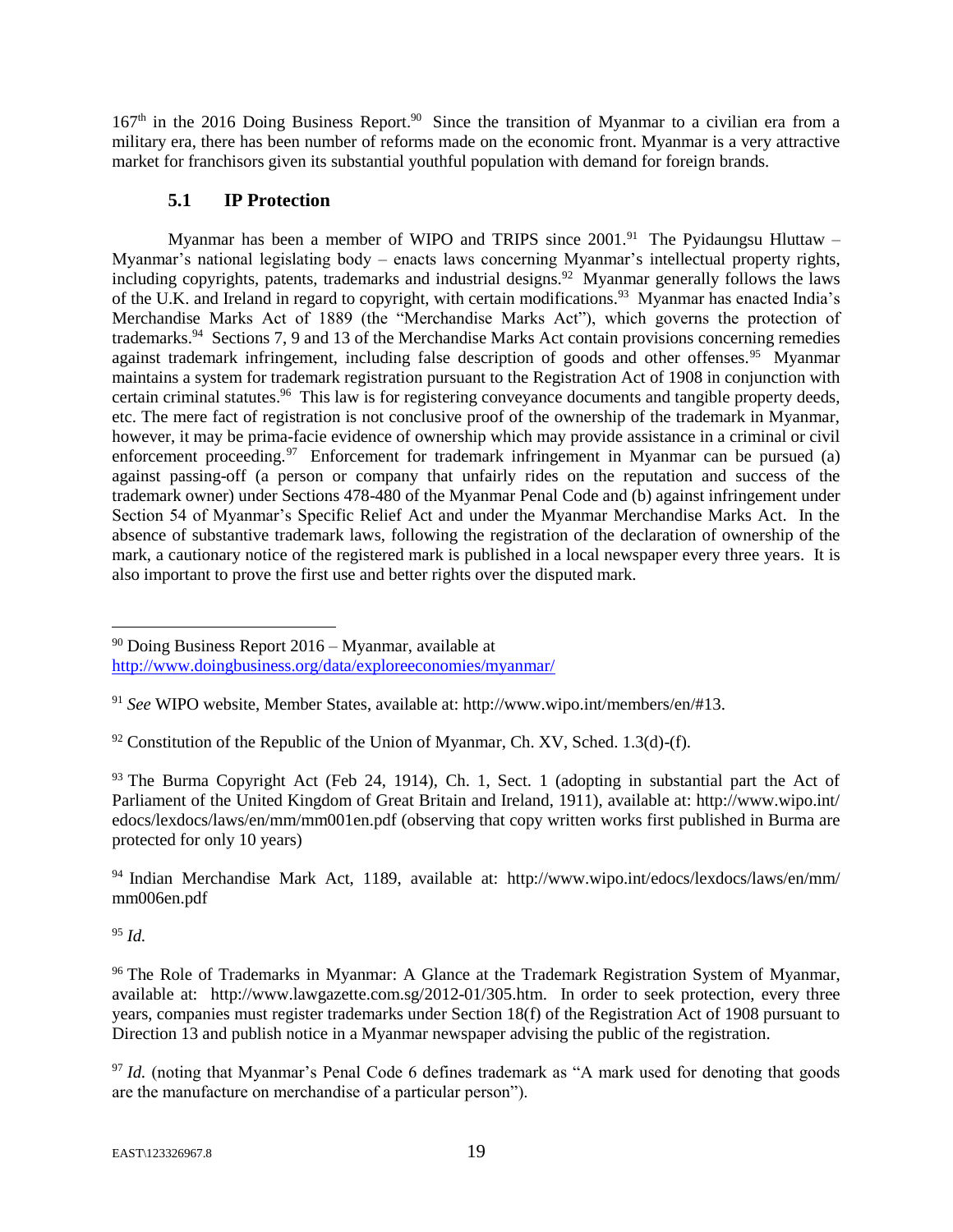Myanmar also has a century old Copyright Act 1914 that has not evolved since its enactment. There is no enabling legislation to comply with TRIPS or to afford any national treatment to a foreign copyright holder. Myanmar is a common law country, therefore, the remedy under law of passing off is also available.

### **5.2 Franchise Agreement**

Myanmar does not have a specific franchise law. Franchise agreements are subject to general Myanmar commercial laws governing commercial contracts and license agreements, including the general provisions of Contract Act, 1872.

The franchise agreement in Myanmar does not need to be registered, notarized or legalized before any authority. A foreign company that wants to operate a franchise business in Myanmar must obtain an MIC permit from the Myanmar Investment Commission (the "MIC"). If a foreigner holds at least one share in a company registered in Myanmar, such company will be a "foreign company" under the Myanmar Companies Act 1914. If the franchised business is a restricted business under the MIC Notification No. 49/2014 dated 14 August 2014, issued under the Foreign Investment Law 2012, then the franchisor is not allowed to grant a franchise of such restricted franchised business.

The antitrust rules should also be considered while drafting a franchise agreement for Myanmar as the Competition Law 2015 has come into force on 24 February 2015. A non-compete clause can be included in a franchise agreement, and is generally enforceable if its restrictions in terms of duration, limit and territory are reasonable and fair.

## **5.3 Foreign Exchange Controls**

The Pyidaungsu Hluttaw also enacts laws for the entire country regarding foreign exchange control, capital money markets and other matters involving financial transactions with the Central Bank of Myanmar.<sup>98</sup> Foreign exchange in Myanmar is regulated by the Foreign Exchange Management Law (FEML) and Foreign Exchange Management Regulations (FEMR). The Central Bank of Myanmar governs FEML. Pursuant to Myanmar's Foreign Investment Law, foreign currency is generally permitted to be transferred into and out of Myanmar at the prevailing official exchange rate set by the Central Bank of Myanmar, provided the foreign investor open a "kyat account" with a local bank.<sup>99</sup> Pursuant to the Myanmar Investment Law, foreign investors must submit a proposal to the Directorate of Investment and Company Administration (DICA), which scrutinizes the proposals and issues permits to investors, who must then comply with all areas of Myanmar laws regarding construction, leasing, insurance and employment.<sup>100</sup>

 $98$  Constitution of the Republic of the Union of Myanmar, Ch. XV, Sched. 1.3(d)-(f).

<sup>99</sup> Foreign Investment Law, 2012 Union Parliament Law No XXI, available at: <http://www.investinmyanmar.com/myanmar-investment-laws/>

<sup>&</sup>lt;sup>100</sup> Ministry of National Planning and Economic Development, Notification No.11/2013, "Foreign Investment Rules" (Jan. 31, 2013), available at: [http://www.investinmyanmar.com/myanmar-investment](http://www.investinmyanmar.com/myanmar-investment-laws/)[laws/.](http://www.investinmyanmar.com/myanmar-investment-laws/)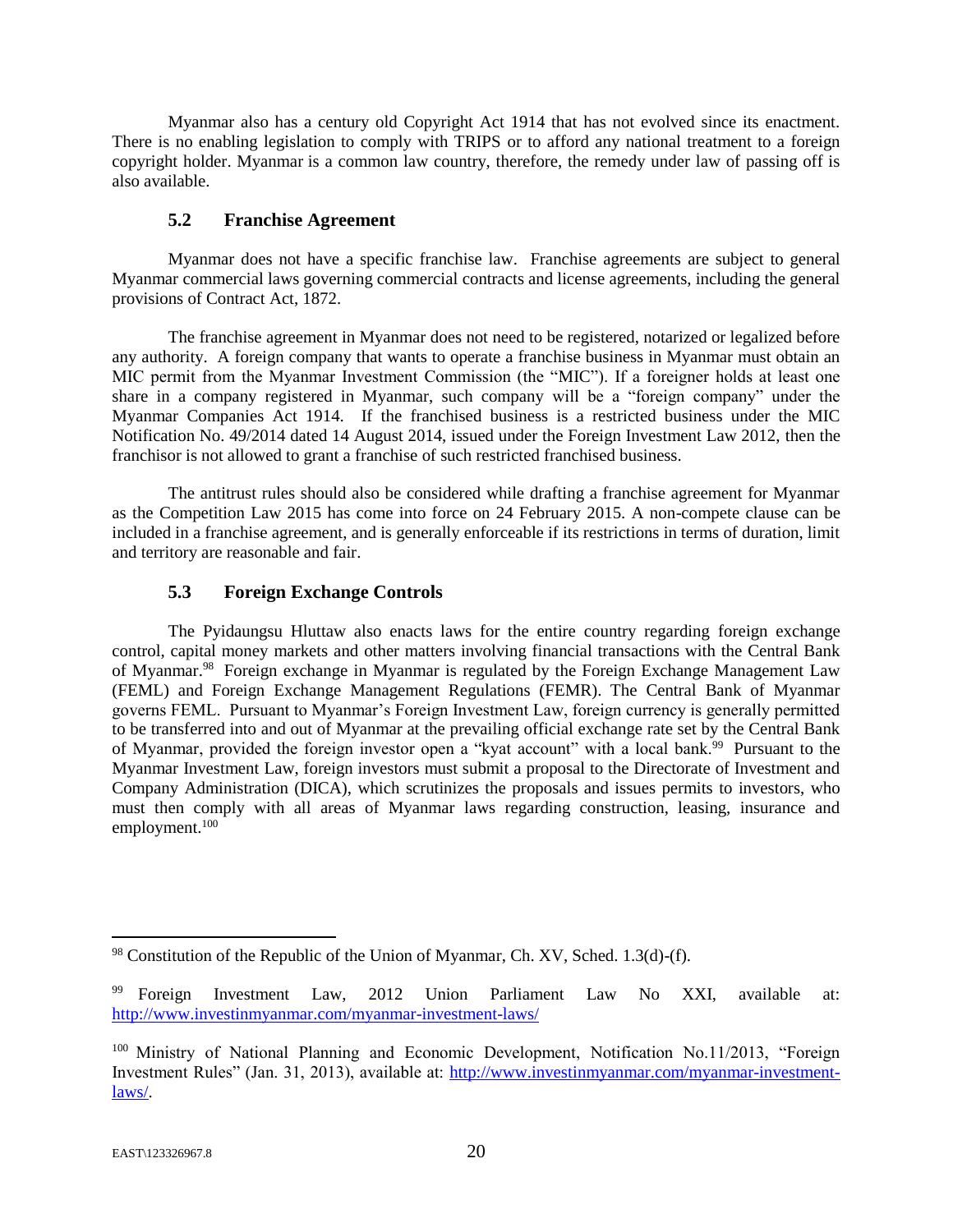### **5.4 Enforcement**

According to the World Bank, Myanmar ranks 187 out of 189 countries in terms of enforcing contracts in its local courts.<sup>101</sup> This poor ranking is primarily due to long wait times between the filing of a complaint and the enforcement of a judgment -- which on average takes over 3 years in Myanmar -- and judicial inefficiencies (*e.g.*, there is no court dedicated to hearing commercial disputes and no time standards for discovery and adjournments).<sup>102</sup> On the bright side, Myanmar is one of the newest members to the New York Convention, and has adopted it in full,<sup>103</sup> and Myanmar's alternative dispute resolution procedures and enforcement of arbitration clauses appear to be on par with other East Asia and Pacific countries.<sup>104</sup> Myanmar has enacted the Arbitration Act of 1944 providing the general rules of arbitration.

Under the Sections 13 and 14 of the Civil Procedure Code of Myanmar, it is possible to recognize and enforce foreign decisions if such foreign judgments are (i) pronounced by a court of competent jurisdiction; (ii) decided on merits; (iii) not obtained by fraud; (iv) complied with the principle of natural justice; (v) in accordance with the principles of international law; and (vi) not consisted of a claim which breaches any of Myanmar laws.

## **5.5 Current Status and Possible Future Development**

Myanmar, a member to Association of Southeast Asian Nations (ASEAN), is a very attractive jurisdiction in the growing economic region. A country that is still completing its transition towards democracy and lacking in infrastructure, Myanmar remains a substantial untapped market in the region. The EU and Myanmar are currently negotiating an Investment Protection Agreement. As a part of EU development support in Myanmar, the EU through Multiannual Indicative Programme 2014-2020, will be funding 688 million euros for bilateral assistance in four sectors; education, rural development, good governance and rule of law, and peace building support.

Franchising in Myanmar remains unregulated, and foreign franchisors are increasingly looking toward Myanmar as a potential business opportunity, with a population of over 66 million and a strategic location between China, India and Thailand. For example, Yum! Brands in 2015 established a Kentucky Fried Chicken outlet in Yangon—Myanmar's largest city and commercial hub.<sup>105</sup> In addition, in January 2017, Myanmar will host the International Franchise and SME Expo demonstrating Myanmar's appetite

<sup>103</sup> UNCITRAL, New York Convention Status, available at: http://www.uncitral.org/uncitral/en/uncitral\_ texts/arbitration/NYConvention\_status.html (observing that Myanmar became a member in 2013).

<sup>104</sup> *See id.* (Myanmar scored 1.5 out of 3 in regard to ADR); *compare* Singapore (ranking highest in doing business in region and yet scoring only 2 out of 3 for ADR).

<sup>101</sup> World Bank Group, Doing Business – Economy Rankings, available at: [http://www.doingbusiness.org/](http://www.doingbusiness.org/‌Rankings) [Rankings.](http://www.doingbusiness.org/‌Rankings)

 $102$  World Bank Group, Doing Business – Enforcing Contracts, available at: [http://](http://www.doingbusiness.org/‌data/‌exploreeconomies/‌myanmar/#enforcing-‌contracts) [www.doingbusiness.org/data/exploreeconomies/myanmar/#enforcing-contracts.](http://www.doingbusiness.org/‌data/‌exploreeconomies/‌myanmar/#enforcing-‌contracts)

<sup>105</sup> *See e.g.*, Myanmar smells fast food success as KFC heads for Yangon (Nov. 11, 2014), available at: <http://consult-myanmar.com/2014/11/11/myanmar-smells-fast-food-success-as-kfc-heads-for-yangon/> (last accessed: March 21, 2016).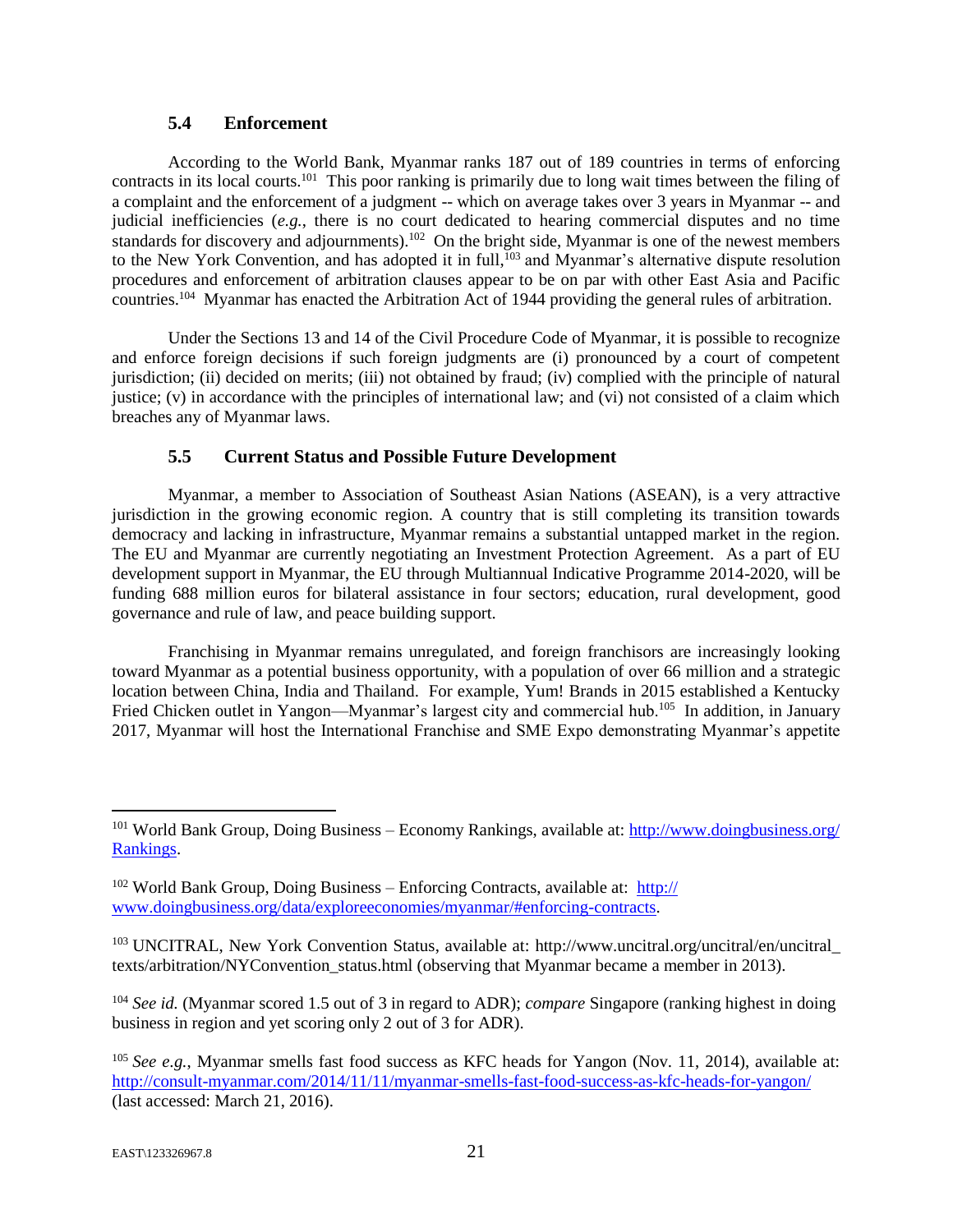for franchise investment.<sup>106</sup> As U.S. sanctions have been lifted and the country continues to look to expand its role in international trade, Myanmar presents interesting franchise possibilities.

 $^{106}$  Myanmar International Franchise and SME Expo in Yangon, available at: [http://www.myanmarfranchise.net/.](http://www.myanmarfranchise.net/)